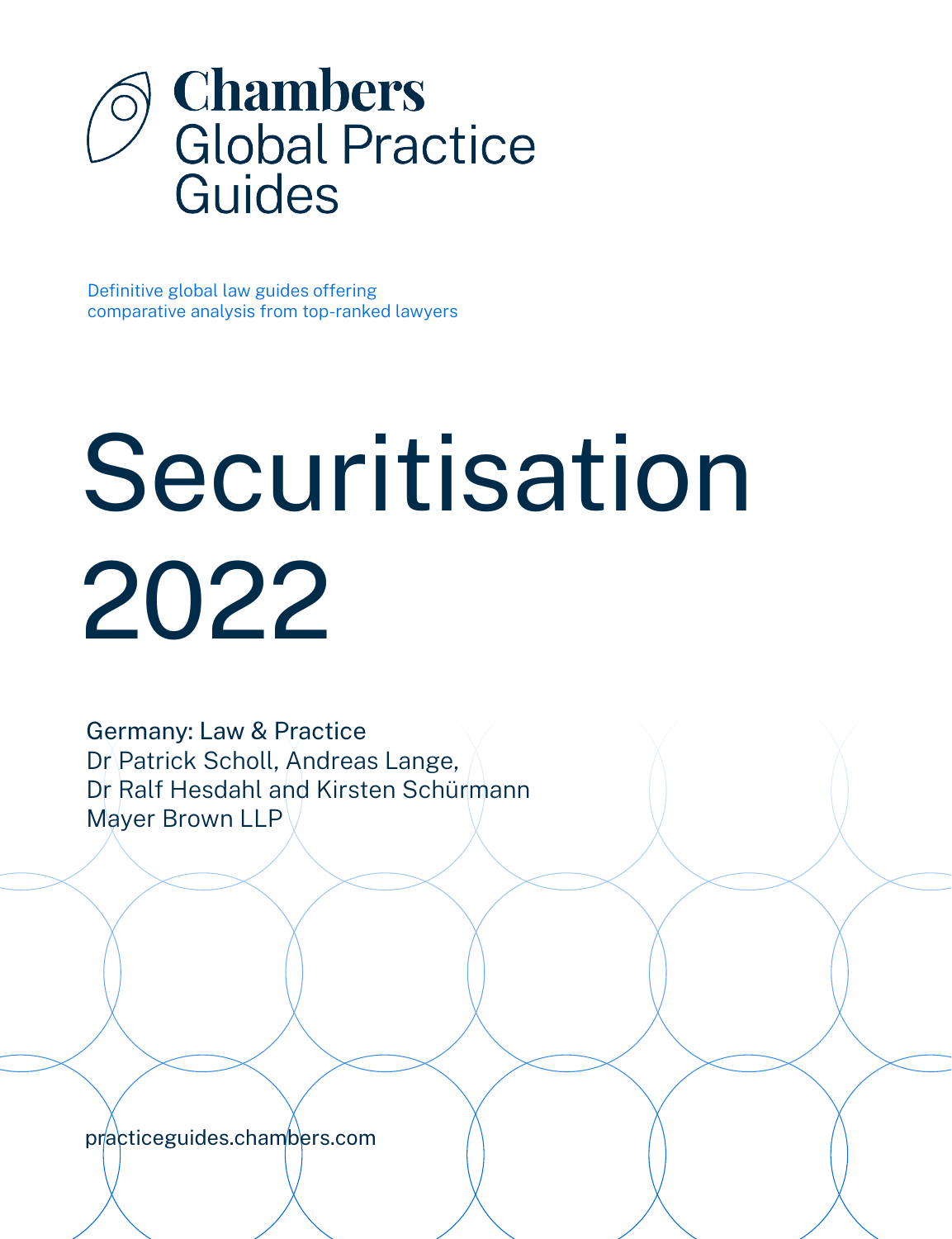## **GERMANY**

## Law and Practice

*Contributed by:*

*Dr Patrick Scholl, Andreas Lange, Dr Ralf Hesdahl and Kirsten Schürmann Mayer Brown LL[P see p.21](#page-20-0)*



### **CONTENTS**

|     | 1. Structurally Embedded Laws of General                                                      |            |
|-----|-----------------------------------------------------------------------------------------------|------------|
|     | <b>Application</b>                                                                            | p.3        |
| 1.1 | <b>Insolvency Laws</b>                                                                        | p.3        |
| 1.2 | Special-Purpose Entities (SPEs)                                                               | p.4        |
| 1.3 | <b>Transfer of Financial Assets</b>                                                           | p.5        |
| 1.4 | Construction of Bankruptcy-Remote                                                             |            |
|     | <b>Transactions</b>                                                                           | p.6        |
|     | 2. Tax Laws and Issues                                                                        | p.6        |
| 2.1 | <b>Taxes and Tax Avoidance</b>                                                                | p.6        |
| 2.2 | <b>Taxes on SPFs</b>                                                                          | p.6        |
| 2.3 | <b>Taxes on Transfers Crossing Borders</b>                                                    | p.7        |
| 2.4 | <b>Other Taxes</b>                                                                            | p.7        |
| 2.5 | <b>Obtaining Legal Opinions</b>                                                               | p.7        |
| 3.1 | 3. Accounting Rules and Issues<br>Legal Issues with Securitisation Accounting<br><b>Rules</b> | p.7<br>p.7 |
| 3.2 | Dealing with Legal Issues                                                                     | p.8        |
|     | 4. Laws and Regulations Specifically<br><b>Relating to Securitisation</b>                     | p.8        |
| 4.1 | Specific Disclosure Laws or Regulations                                                       | p.8        |
| 4.2 | General Disclosure Laws or Regulations                                                        | p.9        |
| 4.3 | <b>Credit Risk Retention</b>                                                                  | p.10       |
| 4.4 | Periodic Reporting                                                                            | p.10       |
| 4.5 | Activities of Rating Agencies                                                                 | p.11       |
| 4.6 | Treatment of Securitisation in Financial Entities                                             | p.11       |
| 4.7 | Use of Derivatives                                                                            | p.12       |
| 4.8 | <b>Investor Protection</b>                                                                    | p.13       |
| 4.9 | <b>Banks Securitising Financial Assets</b>                                                    | p.13       |
|     | 4.10 SPEs or Other Entities                                                                   | p.13       |
|     | 4.11 Activities Avoided by SPEs or Other<br><b>Securitisation Entities</b>                    | p.14       |

|     | 4.12 Material Forms of Credit Enhancement              | p.14 |
|-----|--------------------------------------------------------|------|
|     | 4.13 Participation of Government-Sponsored             |      |
|     | <b>Entities</b>                                        | p.15 |
|     | 4.14 Entities Investing in Securitisation              | p.15 |
|     | 5. Documentation                                       | p.15 |
| 5.1 | <b>Bankruptcy-Remote Transfers</b>                     | p.15 |
| 5.2 | <b>Principal Warranties</b>                            | p.17 |
| 5.3 | <b>Principal Perfection Provisions</b>                 | p.17 |
| 5.4 | <b>Principal Covenants</b>                             | p.17 |
| 5.5 | <b>Principal Servicing Provisions</b>                  | p.17 |
| 5.6 | <b>Principal Defaults</b>                              | p.17 |
| 5.7 | Principal Indemnities                                  | p.17 |
|     | 6. Roles and Responsibilities of the<br><b>Parties</b> | p.17 |
|     |                                                        |      |
| 6.1 | <b>Issuers</b>                                         | p.17 |
| 6.2 | Sponsors                                               | p.17 |
| 6.3 | Underwriters and Placement Agents                      | p.17 |
| 6.4 | Servicers                                              | p.17 |
| 6.5 | Investors                                              | p.17 |
| 6.6 | <b>Trustees</b>                                        | p.17 |
|     | 7. Synthetic Securitisation                            | p.18 |
| 7.1 | Synthetic Securitisation Regulation and                |      |
|     | Structure                                              | p.18 |
|     | 8. Specific Asset Types                                | p.20 |
| 8.1 | <b>Common Financial Assets</b>                         | p.20 |
| 8.2 | <b>Common Structures</b>                               | p.20 |
|     | 9. Impact of COVID-19                                  | p.20 |
| 9.1 | Pandemic-Related Legal Issues                          | p.20 |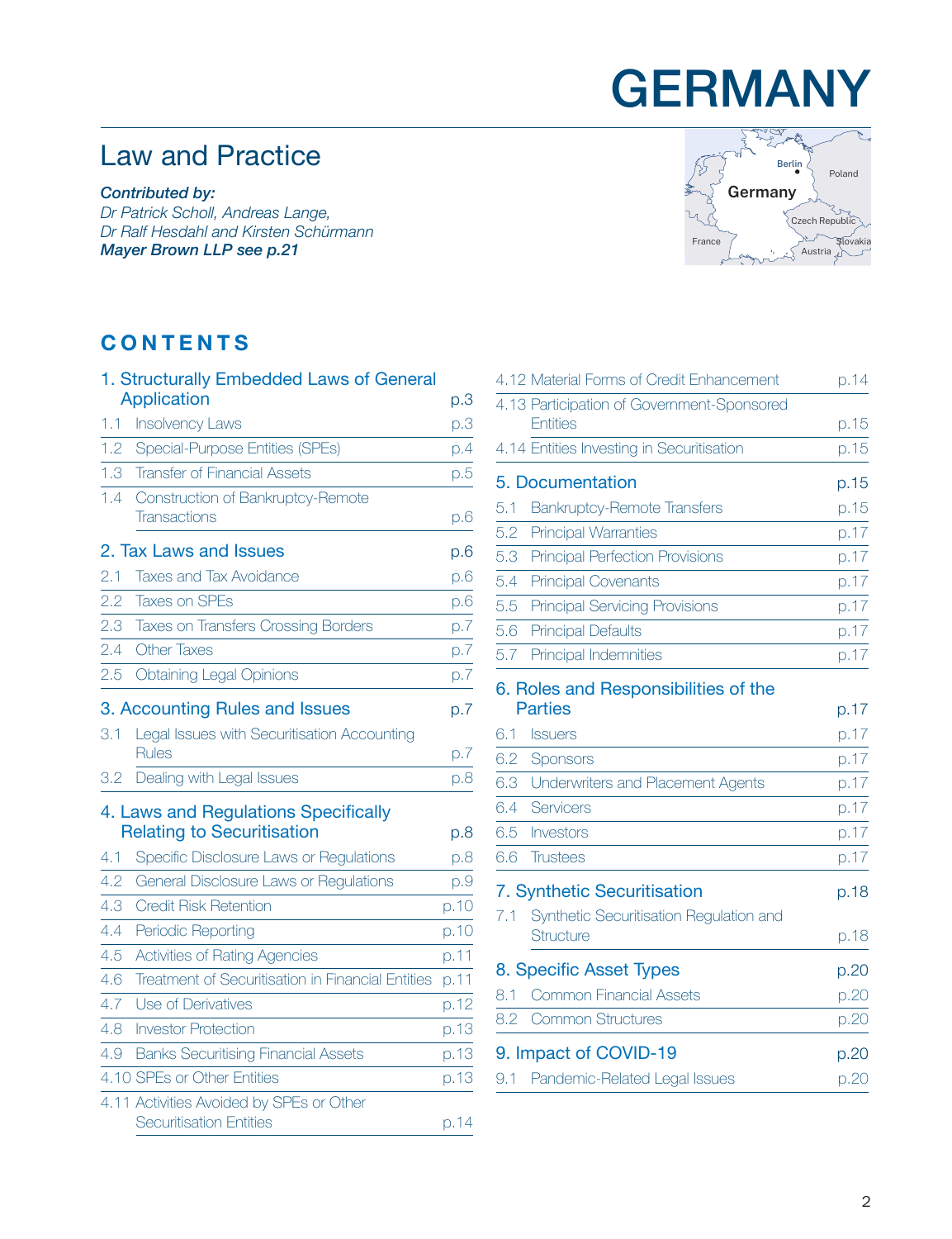<span id="page-2-0"></span>*Contributed by: Dr Patrick Scholl, Andreas Lange, Dr Ralf Hesdahl and Kirsten Schürmann, Mayer Brown LLP*

#### **1 . S T R U C T U R A L LY E M B E D D E D L A W S O F GENERAL APPLICATION**

#### **1.1 Insolvency Laws**

Although the term "legal true sale" is used in German market practice by the parties to financial transactions, it cannot be defined by reference to a specific provision of German law. A German "legal true sale" as the term is used in the following document, and in German market practice, means:

- the insolvency-proof assignment/transfer of a financial asset from a seller (the originator) to a purchaser, with the effect that the sold and assigned/transferred assets cease to form part of the seller's insolvency estate in the event that the seller becomes insolvent subsequent to the assignment/transfer of the respective asset; and
- that the assigned/transferred asset is not exposed to the risk that the seller's insolvency administrator may successfully challenge the assignment/transfer of the asset, or that the seller's insolvency administrator may successfully raise claw-back rights with respect to the sold and assigned/transferred asset.

This requires that the seller is subject to German law insolvency proceedings. If there is a risk that a seller of the receivables/assets shall not be subject to German law insolvency proceedings, then it is advisable to examine whether or not a perfection of the sale and assignment/transfer of the receivables/assets under the receivables purchase agreement will be acknowledged under the non-German insolvency proceedings applying to the seller.

For the German legal true sale analysis, the most important aspect to consider in connection with the sale and assignment of a receivable is whether or not the seller has also transferred the credit risk, the risk that the obligor would have to pay – on condition of its solvency – the receivables on the agreed date) to the purchaser. In contrast with a retained seller participation in the credit risk of a sold and assigned receivable, any retained seller risk in the verity or dilution risk will not be taken into account for German true sale analysis purposes.

#### Insolvency Proceedings

If the seller is subject to insolvency proceedings under German law, there are no additional requirements for a legal true sale if the sale and assignment is non-recourse with respect to the credit risk of the receivables that have been sold. The transfer of the credit risk should not be questioned or re-characterised as an assignment of receivables for security purposes (*Sicherungszession*) with respect to receivables that will be purchased on a non-recourse basis, provided that the terms of the receivables purchase do not have the economic effect that the credit risk (*Delkredererisiko*) of the receivables has (despite the sale and assignment of them) in fact been retained by the seller. This would be the case if the seller's retained credit risk participation (due to retained purchase price provisions, default risk reserves, etc) were not at arm's length for a non-recourse receivables sale. It is notable in this context that retained dilution reserves or yield reserves or deemed collections due to broken representations and warranties will not impact the German legal true sale analysis.

The transfer of a sold and assigned receivable under a receivables purchase agreement could be questioned and re-characterised as an assignment of receivables for security purposes (*Sicherungszession*) – ie, as a secured lending transaction, with respect to receivables that will be purchased on a recourse basis. In the latter case, the acquirer of receivables for security purposes will, in the case of the commencement of German law insolvency proceedings against the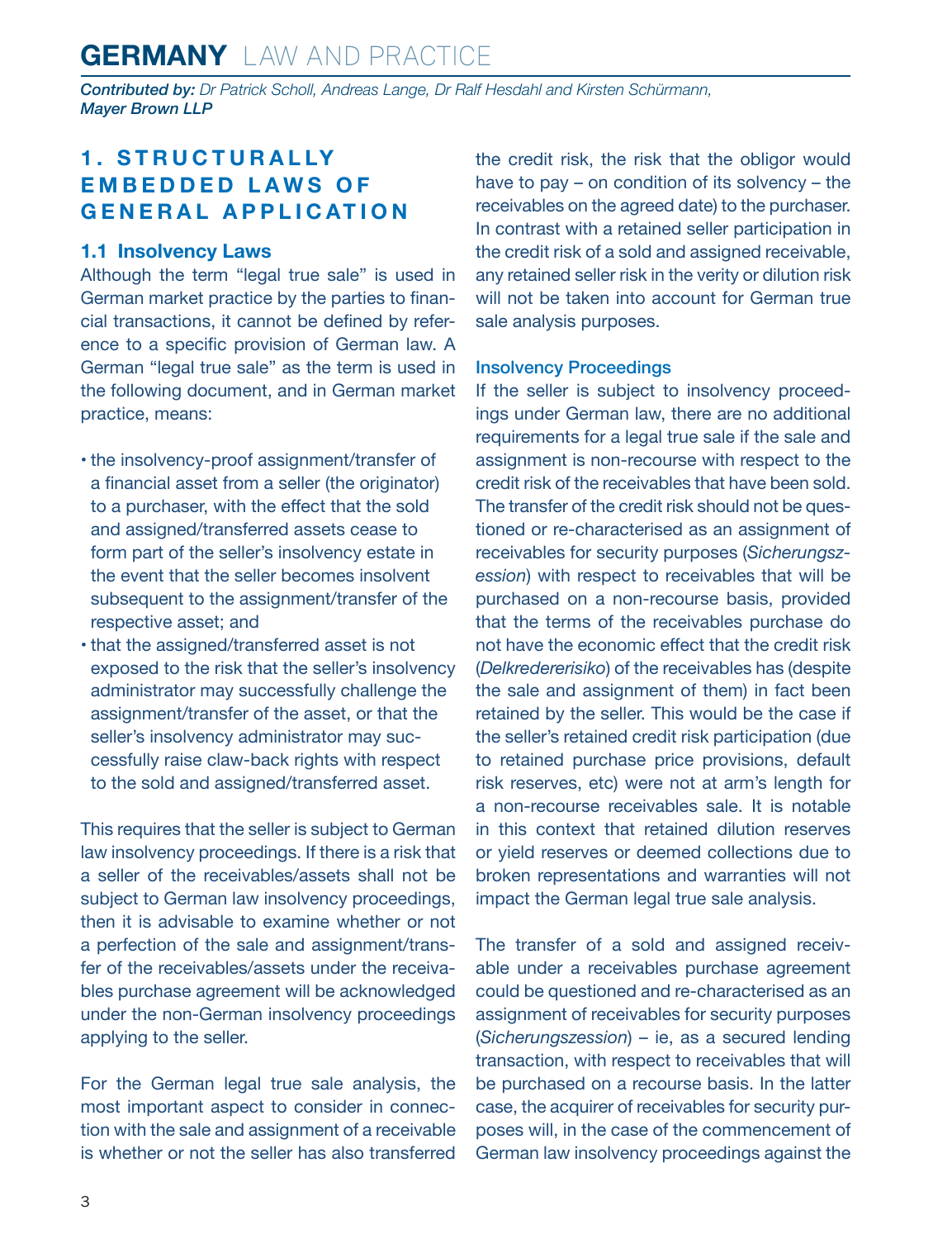<span id="page-3-0"></span>seller, be treated as a preferred creditor and will have a right to separate satisfaction (*Absonderungsrecht*). If the transaction contemplates a secured loan facility (as opposed to a receivables purchase agreement) secured by the receivables, then the assignment of the receivables would be deemed a security assignment rather than a true sale.

#### Re-characterisation

Under German law, it is not possible to combine both principles: there is no "true sale for security purposes". In the case of a re-characterisation of a sale of receivables as a secured lending transaction, and in the case of the commencement of German insolvency proceedings against the transferor, German insolvency law provides that the insolvency administrator of the German transferor will mandatorily enforce and collect receivables that had been transferred for security purposes (unless such security qualifies as financial collateral in the sense of Directive 2002/47/EC), meaning that the acquirer would be barred from enforcing the receivables assigned to it itself or through an agent. The insolvency administrator is, however, obliged to transfer the proceeds from such an enforcement of receivables for security purposes to the acquirer. The German insolvency administrator will, however, deduct fees from such enforcement proceeds, as provided for under German insolvency law. These fees amount to 4% of the enforcement proceeds for the determination of the receivables, plus up to a further 5% for the enforcement process (or, under certain conditions, more or less than 5%) plus applicable VAT.

A true sale should be structured as a so-called "cash transaction", which means that the receivables are sold for immediate and equivalent consideration. If the sale is characterised as a cash transaction, then most of the reasons to challenge the sale and transfer under German insolvency law are excluded. Qualification as financial collateral has the effect of excluding some of the reasons to challenge the transaction, but not as many as would be excluded in a cash transaction.

#### **1.2 Special-Purpose Entities (SPEs)**

Issuers of German asset-backed securities are typically organised as bankruptcy remote special-purpose entities (SPEs). Depending on the type of the securitised asset, SPEs are either located in Germany (eg, in the case of a bank loan, auto loan or consumer loan securitisations) or outside of Germany (eg, in the case of auto leases or trade receivables) – mostly Luxembourg, Ireland and The Netherlands. The choice of appropriate SPE jurisdiction is driven mainly by tax considerations, set-up and maintenance costs and confidence in the legal system's ability to ensure a ring-fencing of the assets.

An SPE is typically established as an "orphan" by corporate service providers. Its share capital is held by charitable trusts or charitable foundations.

The corporate structure and organisation of an SPE follows (for public term transactions) the requirements of the applicable rating criteria or securitisation platform provider – eg, True Sale International GmbH (TSI as brand for German quality securitisations) or Prime Collateralised Securities (PCS) UK Limited (True Sale PCS Label).

#### Restriction of Activities

An SPEs activities will be restricted by negative covenants in the transaction documentation as required by the rating agencies or the respective securitisation platform (TSI/PCS) in order to ensure that the activities of the SPE are limited to those required in connection with the acquisition of the securitised assets and the issued assetbacked securities. An SPE will, in particular, refrain from having its own employees, incurring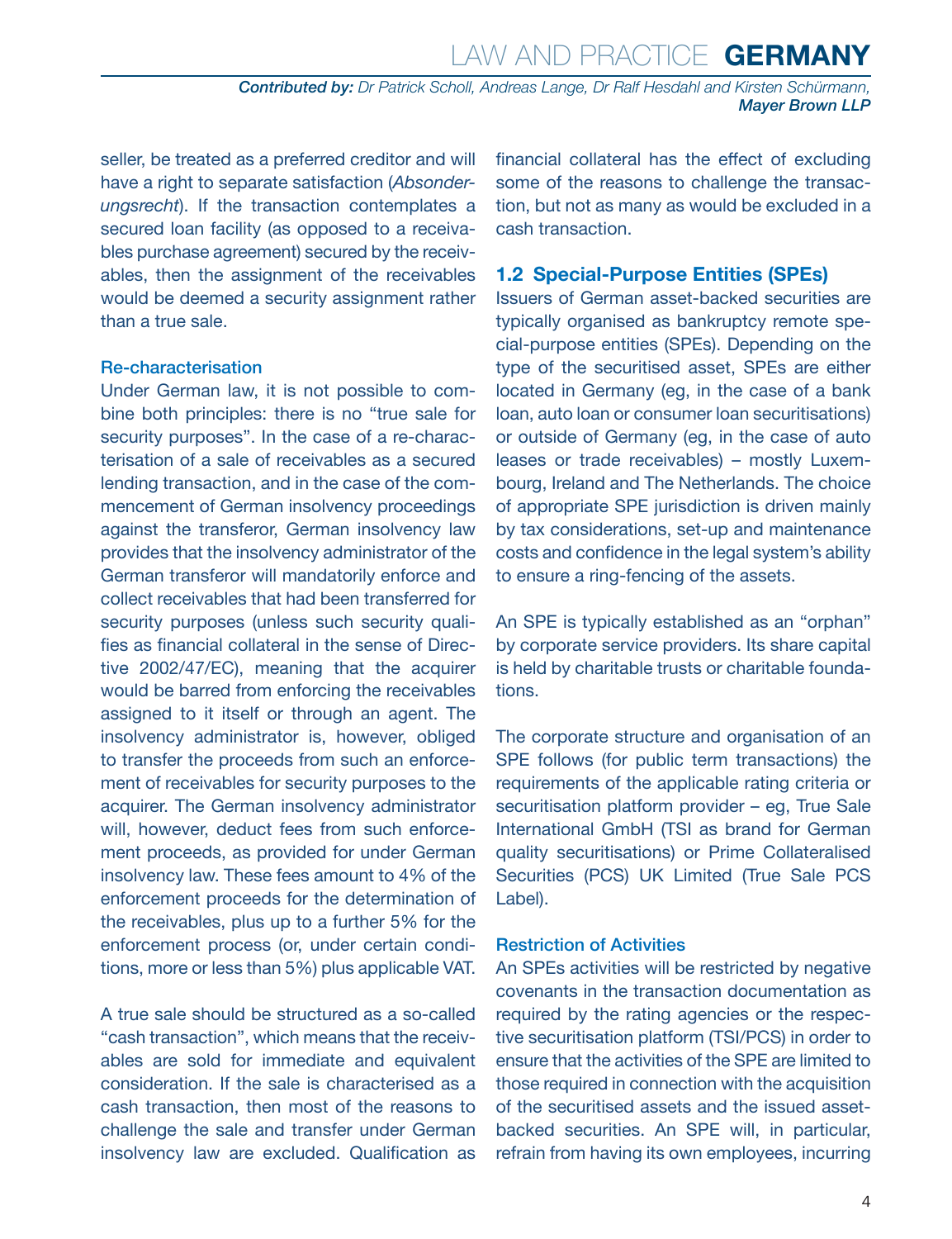<span id="page-4-0"></span>*Contributed by: Dr Patrick Scholl, Andreas Lange, Dr Ralf Hesdahl and Kirsten Schürmann, Mayer Brown LLP*

indebtedness or granting security other than in connection with the securitisation. All transaction parties contracting with the SPE need to agree on non-petition clauses not to commence insolvency proceedings against the SPE, and limited recourse provisions limiting each party's claims against the SPE on the assets acquired by it and the enforcement of such claims in accordance with the provisions of the transaction documents and the agreed priority of payments ("waterfall payments").

Under German insolvency legislation each legal entity will be treated as an independent insolvency subject, with the consequence that an independent SPE will not be consolidated with the originator for insolvency purposes.

#### Legal Opinions

Legal opinions obtained in connection with securitisation transactions will typically include statements that the SPE has been validly established in the relevant jurisdiction, as well as statements relating to the corporate capacity of the SPE. In the case of a German SPE, a German legal opinion will not usually contain non-consolidation opinions regarding the consolidation of the SPE's assets and liabilities with the originator for insolvency purposes. German legal opinions issued for securitisation transactions will, however, address the legal, valid and binding transfer of the assets by the originator to the SPE that grants a right for segregation in the case of the originator's subsequent insolvency, as well as the legal, valid and binding granting of security by the SPE to the transaction trustee that can be segregated from the transaction trustee's insolvency estate should the transaction trustee become insolvent. German legal opinions issued for securitisation transactions will also address the validity of limited-recourse and non-petition provisions.

#### **1.3 Transfer of Financial Assets**

Usually, the seller and purchaser of financial assets (ie, receivables) will enter into a receivables purchase agreement (RPA).

German law distinguishes between the sale and purchase at the contractual level and the actual in rem transfer of title to the receivables, which is achieved by an assignment. The RPA usually deals with both aspects: the contractual relationship (ie, the sale and purchase) between the seller and the purchaser, and the assignment of the receivables, by means of which the actual title to the receivables is transferred to the purchaser.

The sale and assignment of receivables is perfected by entering into the RPA, which provides for the assignment of the sold receivables. No further registration or notification steps are required.

German law does not recognise any bona fide acquisition (*gutgläubiger Erwerb*) of claims and receivables. As a consequence, pledges over claims and receivables governed by German law cannot be validly granted on a bona fide basis. Hence, receivables need to exist at the time of assignment to the purchaser, and need to be owned by the seller. Once title to a receivable has been transferred to another person, the seller cannot validly transfer or encumber title to the receivable to any third party.

#### True Sale

The legal true sale of a German law-governed receivable is perfected under the terms of the RPA between the seller and the purchaser. Notification to the obligor is not required under German law for the perfection of the German law receivables assignment. However, from a practical perspective, obligor notification is required if the purchaser wants to enforce the collection of due receivables directly.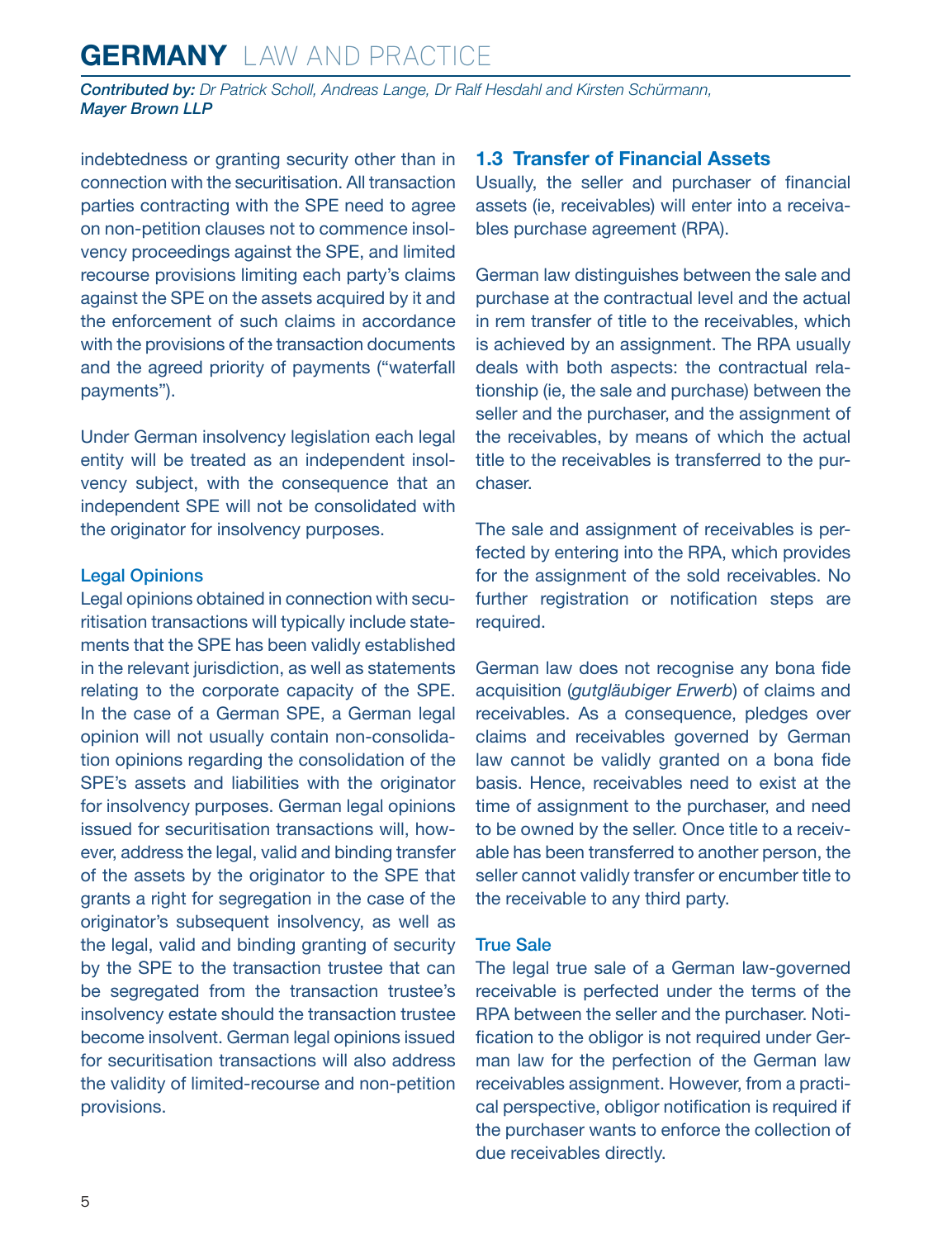## Law and Practice **GERMANY**

*Contributed by: Dr Patrick Scholl, Andreas Lange, Dr Ralf Hesdahl and Kirsten Schürmann, Mayer Brown LLP*

<span id="page-5-0"></span>It is market standard, in particular for rated transactions, that true sale-opinions will be obtained, such true-sale opinions address:

- the insolvency-proof assignment/transfer of a financial asset from a seller (the originator) to a purchaser, with the effect that the sold and assigned/transferred assets cease to form part of the seller's insolvency estate in the event that the seller becomes insolvent subsequent to the assignment/transfer of the respective asset; and
- that the assigned/transferred asset is not exposed to the risk that the seller's insolvency administrator may successfully challenge the assignment/transfer of the asset, or that the seller's insolvency administrator may successfully raise claw-back rights with respect to the sold and assigned/transferred asset.

For further details, see **1.1 Insolvency Laws**.

#### **1.4 Construction of Bankruptcy-Remote Transactions**

As outlined in **1.1 Insolvency Laws**, for ensuring a bankruptcy remote transaction structure it is essential that in addition to the insolvency proof sale and assignment of the financial asset from the seller to the purchaser or SPE it is crucial that the sale and assignment must not recharacterised due to the retention of credit risk participation to a secured lending transaction and is structured to meet for German insolvency proceeding purposes the requirements as a so-called "cash transaction", which significantly reduces the risk that the sale and assignment of the financial asset is exposed to challenge and claw-back rights of seller's insolvency admin**istrator** 

Under the German Banking Act (KWG), credit institutions acting as refinancing enterprises owing certain other entities receivables, or mortgages or land charges securing receivables owned by the refinancing enterprise, may register such assets in the refinance register (*Refinanzierungsregister*). Assets eligible for registration that have been properly registered with the refinance register operated by the refinance enterprise can be segregated (*ausgesondert*) pursuant to Section 47 German Insolvency Code (InsO) from the insolvency estate of such refinance enterprise should the refinance enterprise become insolvent subsequent to such refinance register registration.

It is not market standard in Germany to obtain separate insolvency opinions. The insolvency aspects of German transactions, ie, the features of a bankruptcy remote structure of the transaction, will be covered by the true-sale opinion. For details see **1.1 Insolvency Laws** and **1.3 Transfer of Financial Assets**.

#### **2. TAX LAWS AND ISSUES**

#### **2.1 Taxes and Tax Avoidance**

Payments on receivables (eg, trade receivables), including interest payments, are not generally subject to withholding taxes in Germany. Exceptions may apply, for example, to receivables qualifying as hybrid debt instruments, receivables the obligor of which is a bank or financial services institution in Germany, securitised receivables, and – in limited circumstances – receivables secured by German real estate.

Germany does not impose any stamp duty or other documentary taxes on the sale of receivables.

#### **2.2 Taxes on SPEs**

The purchase of receivables would not generally result in German tax liability for a non-German purchaser if the purchaser did not conduct any other business in Germany and the receivables did not give rise to income from German sourc-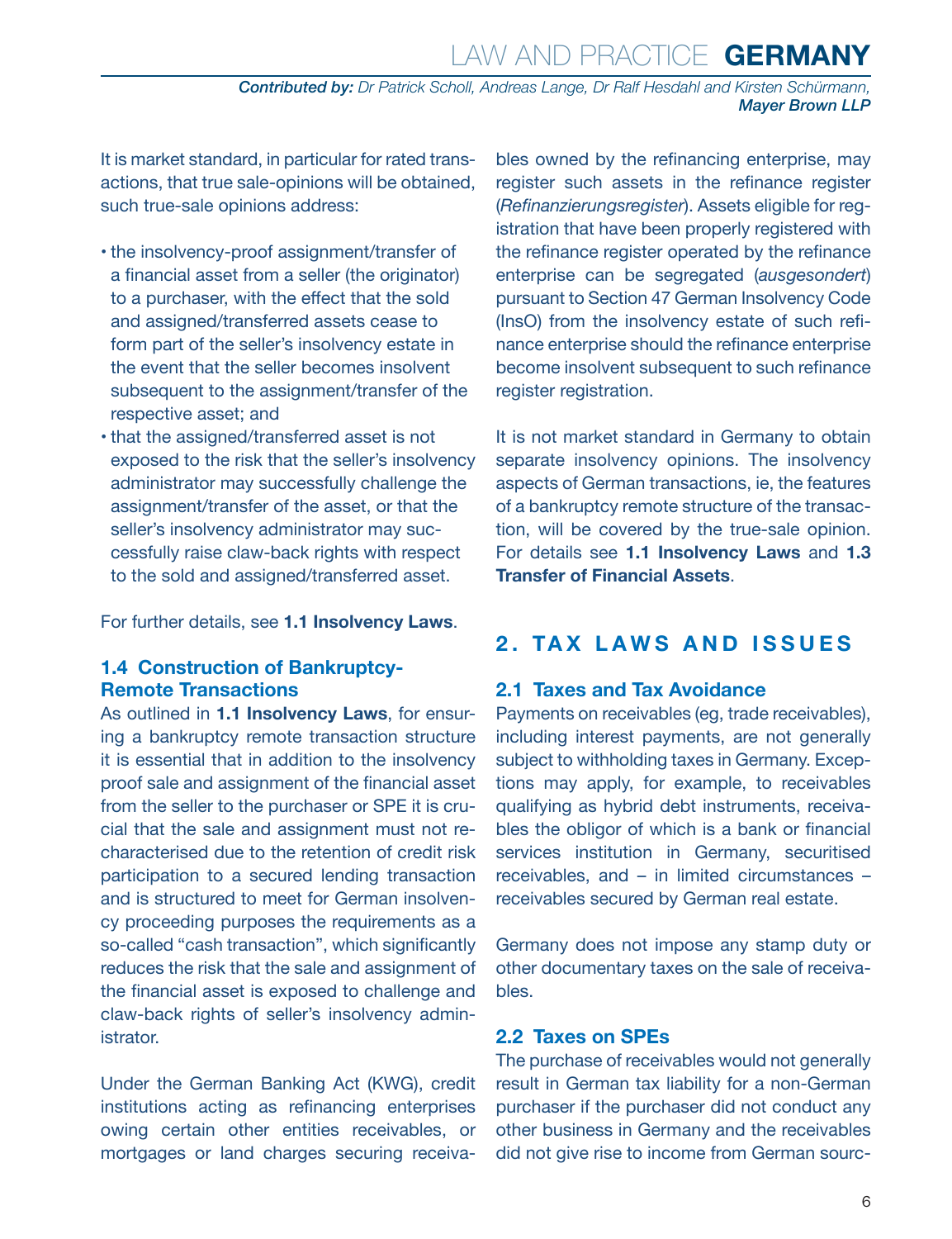<span id="page-6-0"></span>*Contributed by: Dr Patrick Scholl, Andreas Lange, Dr Ralf Hesdahl and Kirsten Schürmann, Mayer Brown LLP*

es (where receivables may generate Germansource income, see the exceptions in **2.1 Taxes and Tax Avoidance**).

German tax liability could arise for the purchaser if the receivables were collected, monitored and/or administrated by a German originator or servicer, and the services provided resulted in a permanent representative, a permanent establishment or an effective place of management of the purchaser situated in Germany. To limit the risk of this, a non-German purchaser should display a substantial presence outside Germany and not maintain a fixed place of business inside Germany. Moreover, all relevant business decisions of the purchaser, especially in relation to the acquisition of receivables and its financing, should be made abroad. Further, the purchaser should not provide instructions in respect of the collection services performed by the originator or servicer, and such entities should not have the power to represent or legally bind the purchaser.

#### **2.3 Taxes on Transfers Crossing Borders**

In general, the sale of receivables is exempt from German VAT. An exception might apply if not only receivables but entire contractual relations were transferred. However, this is not usually the case in a true sale securitisation.

VAT may be imposed on factoring services – eg, on collection services provided by the purchaser. However, no factoring services are generally provided if, following a sale, the seller continues to collect the receivables (as is frequently the case in a true sale securitisation).

#### **2.4 Other Taxes**

In respect of a sale of trade receivables that originate from the sale of goods and services being subject to VAT, a purchaser may become secondarily liable for any VAT not duly paid by the seller. A secondary liability does not generally exist if and to the extent that the purchaser pays a consideration for the receivables to the free disposition of the seller.

#### **2.5 Obtaining Legal Opinions**

From a tax perspective, legal opinions in relation to securitisations usually cover:

- potential stamp taxes and withholding taxes;
- the tax treatment of the SPE;
- potential VAT on the transfer of the receivables and the services provided to the SPE; and
- secondary tax liability.

#### **3 . A C C O U N T I N G R U L E S AND ISSUES**

#### **3.1 Legal Issues with Securitisation Accounting Rules**

The Institute of Auditors (*Institut der Wirtschaftsprüfer*) summarised the requirements for a true sale for German commercial balance sheet purposes in its statement dated 1 October 2003 (IDW RS HFA 8, as amended on 9 December 2003 – the IDW statement). Pursuant to this statement, a true sale of receivables for accounting purposes can be assumed if the economic ownership of the receivables is passed to the purchaser of the receivables. This is the case if, among other things, the following criteria are fulfilled:

- from an economic perspective, the credit risk (ie, the risk that the debtor of the receivables does not meet its payment obligations) is assumed by the purchaser;
- the sale of the receivables is final (which would not be the case, for example, if the reassignment/resale of the receivables had already been agreed at the time of the sale);
- there are no default guarantees from the seller and no total return swap is entered into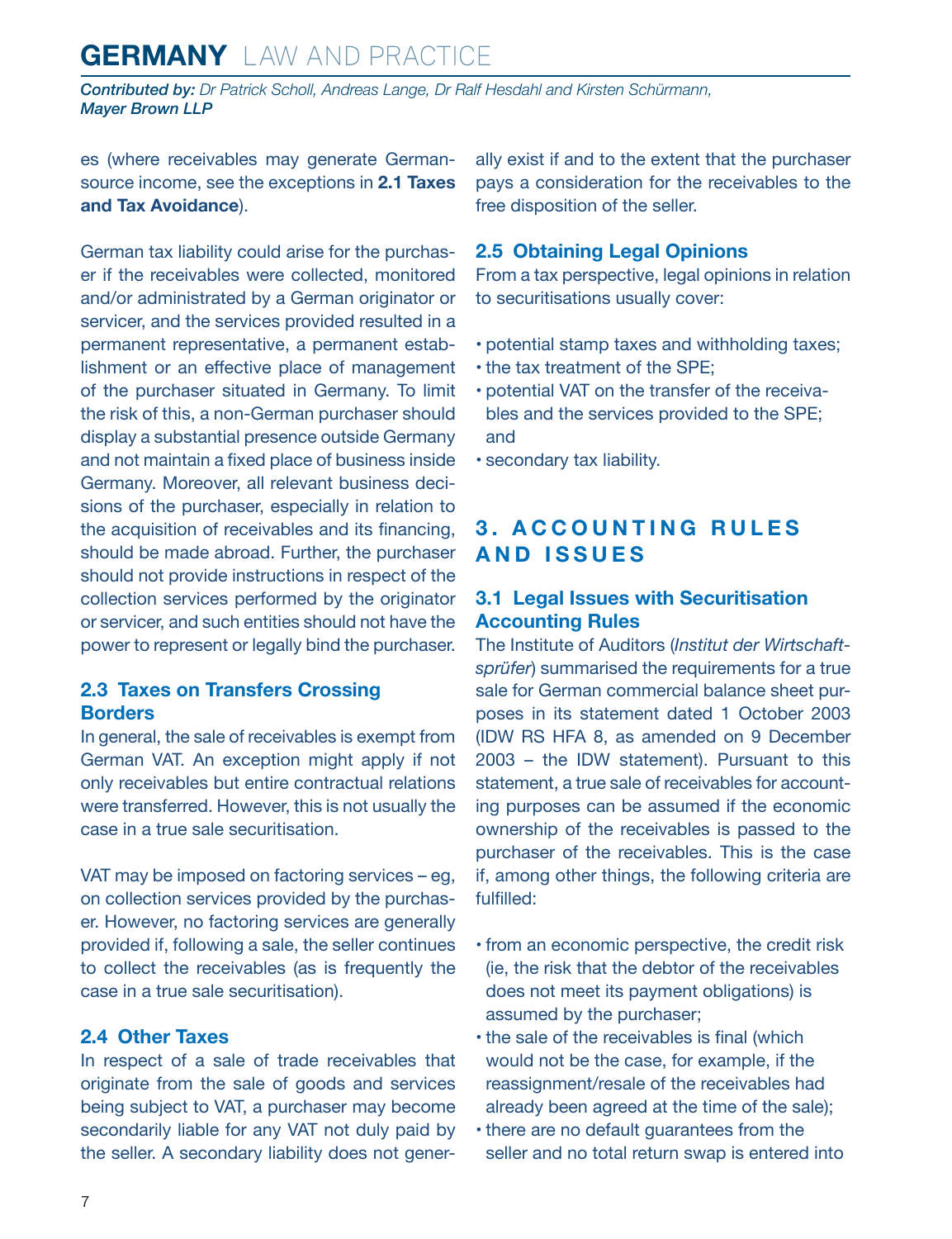Law and Practice **GERMANY**

*Contributed by: Dr Patrick Scholl, Andreas Lange, Dr Ralf Hesdahl and Kirsten Schürmann, Mayer Brown LLP*

<span id="page-7-0"></span>between the seller and the purchaser, nor an agreement pursuant to which the purchase price will be adjusted in accordance with the losses of the sold receivables;

- the seller of the receivables does not hold equity in the purchaser and does not acquire debt securities issued by the purchaser (either in full or in a significant amount); and
- any purchase price discount agreed between the parties is either non-adjustable or, if adjustable, qualifies as appropriate and customary in the market (eg, because it is determined in accordance with the quota of actual past losses plus a reasonable risk surcharge).

#### **3.2 Dealing with Legal Issues**

Accounting analysis in relation to a securitisation is generally undertaken separately from the legal analysis.

In order to provide an opinion that the asset has been assigned on a true-sale basis for accounting purposes, legal practitioners ordinarily ensure through the documentation that the assignor bears no risk for the due realisation of the assigned assets and that representations and warranties are limited to title. To the extent that the assignor provides any undertaking to ensure realisation of any of the assets, or part thereof, the opinion is qualified to state that the true sale has not occurred to that extent. Hence, the receivables/assets which have not been subject to a true sale will continue to be accounted in the books of the assignor as a receivable.

#### **4 . L A W S A N D REGULATIONS S P E C I F I C A L LY R E L AT I N G TO SECURITISATION**

#### **4.1 Specific Disclosure Laws or Regulations**

There is no specific German disclosure law applying to securitisations. However, relevant regulations pursuant to applicable European law include, in particular, Regulation (EU) 2017/2402 of the European Parliament and of the Council of 12 December 2017 laying down a general framework for securitisation and creating a specific framework for simple, transparent and standardised securitisation, and amending Directives 2009/65/EC, 2009/138/EC and 2011/61/EU and Regulations (EC) No 1060/2009 and (EU) No 648/2012 (the Securitisation Regulation or SR), and any regulatory technical standards authorised thereunder.

The SR is applicable since 1 January 2019 to all securitisations (as defined therein) other than securitisations existing prior to that date to the extent that they are grandfathered.

Prior to holding a securitisation position, an institutional investor, other than the originator, sponsor or original lender, shall verify that (if established in the European Union) the originator, sponsor or original lender retains on an ongoing basis a material net economic interest and the risk retention is disclosed to the institutional investor each in accordance with the SR.

#### New Regulations

On 3 September 2020, two regulations were published regarding the detailed disclosure requirements under the SR (the Disclosure Technical Standards). These consist of regulatory technical standards concerning the information to be made available and the details of a securitisation by Commission Delegated Regulation (EU)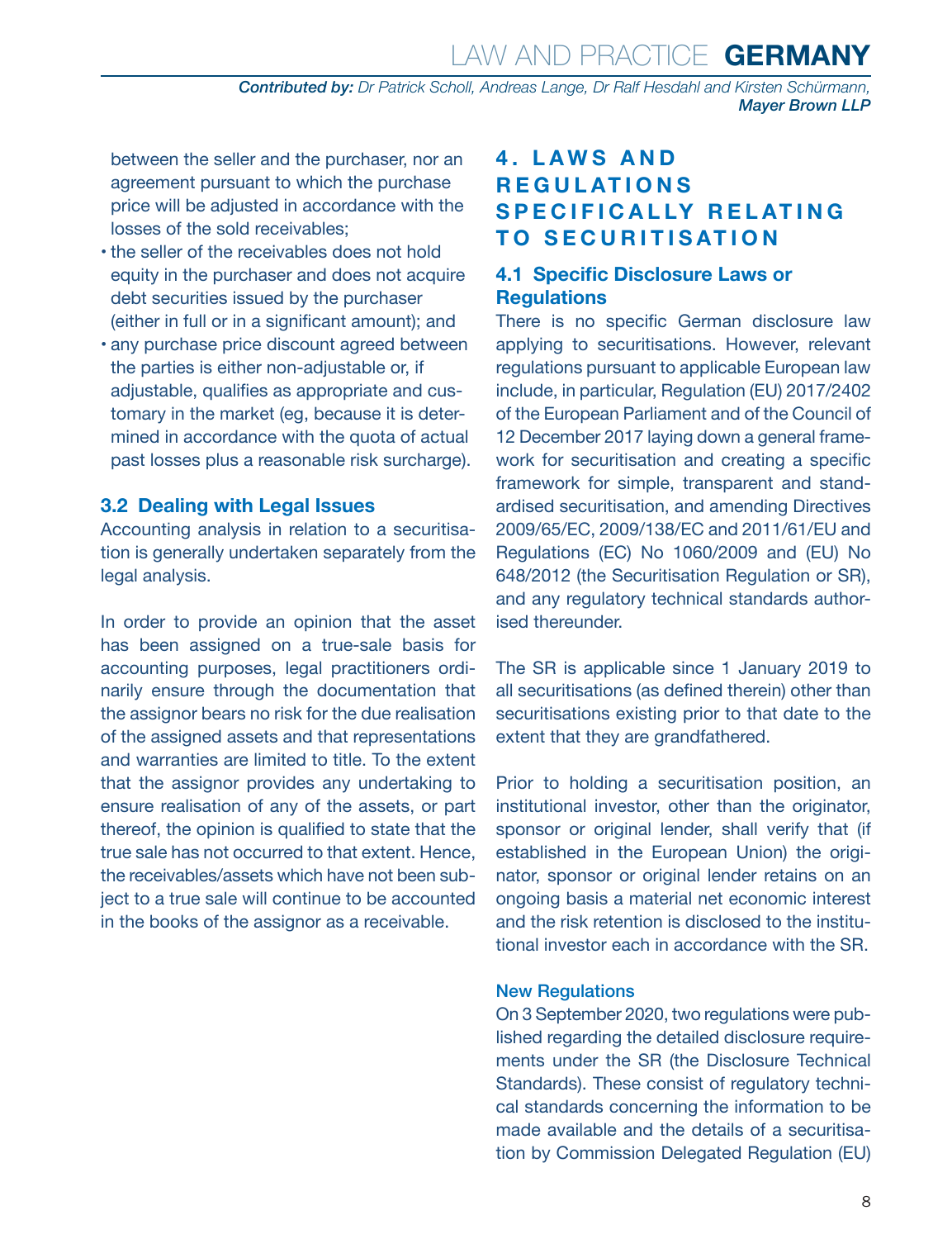<span id="page-8-0"></span>*Contributed by: Dr Patrick Scholl, Andreas Lange, Dr Ralf Hesdahl and Kirsten Schürmann, Mayer Brown LLP*

2020/1224 of 16 October 2019 supplementing the SR with regard to regulatory technical standards specifying the information and the details of a securitisation to be made available by the originator, sponsor and SPE (the Disclosure RTS) and implementing technical standards with regard to the standardised templates by Commission implementing Regulation (EU) 2020/1225 of 29 October 2019 laying down implementing technical standards with regard to the format and standardised templates for making available the information and details of a securitisation by the originator, sponsor and SPE (the Disclosure ITS). The Disclosure Technical Standards entered into force on 23 September 2020.

Certain specific disclosure requirements will also apply if the notes are intended to be admitted to trading on the regulated market at a stock exchange, or admitted as eligible collateral with the European Central Bank.

#### **4.2 General Disclosure Laws or Regulations**

In practice, asset-backed securities are not offered to the public or retail clients (as defined under Directive 2014/65/EU of the European Parliament and of the Council of 15 May 2014 on markets in financial instruments and amending Directive 2002/92/EC and Directive 2011/61/EU (recast) (MIFID II)), but only to qualified investors (as defined in Regulation (EU) 2017/1129 of the European Parliament and of the Council of 14 June 2017 on the prospectus to be published when securities are offered to the public or admitted to trading on a regulated market, and repealing Directive 2003/71/EC – the Prospectus Regulation). Therefore, no key information document pursuant to Regulation (EU) No 1286/2014 of the European Parliament and of the Council of 26 November 2014 on key information documents for packaged retail and insurance-based investment products (PRIIPs) is required.

Public German asset-backed securities issuances are mostly structured as "wholesale transactions" – ie, with a denomination of at least EUR100,000 and listed on the regulated market of Luxembourg or the Irish Stock Exchange. Such listing prospectus needs to comply with the requirements of the Prospectus Regulation for "wholesale" transactions.

Asset-backed securities that are intended to be placed with institutional investors (as defined in the SR) – eg, credit institutes, insurance enterprises, reinsurers, AIFMs or UCITs, need to comply with the transparency requirements of Article 7 of the SR.

In order to achieve a uniform and clear implementation of the SR, the SR requires ESMA and EBA to issue numerous RTS and ITS (Regulatory and Implementing Technical Standards) as well as Guidelines. In particular, the extensive STS criteria need to be specified in terms of how they are to be interpreted and how compliance with the STS criteria can be demonstrated and, if necessary, verified by an independent third party verifier.

Where originators, sponsors and securitisation vehicles wish to use the STS designation for their securitisations, investors, competent authorities and ESMA must be notified that the securitisation complies with the STS requirements and how the individual STS criteria are met. ESMA must then include the securitisation in a list of reported STS securitisations which it makes available on its website for information purposes. Article 28 of the SR requires the involvement of an independent third party in the review of a securitisation for compliance with the STS requirements for investors, originators, sponsors and securitisation special purpose vehicles. These third parties, known as STS verifier, will be approved by the competent national supervisory authority (in Germany: BaFin). Their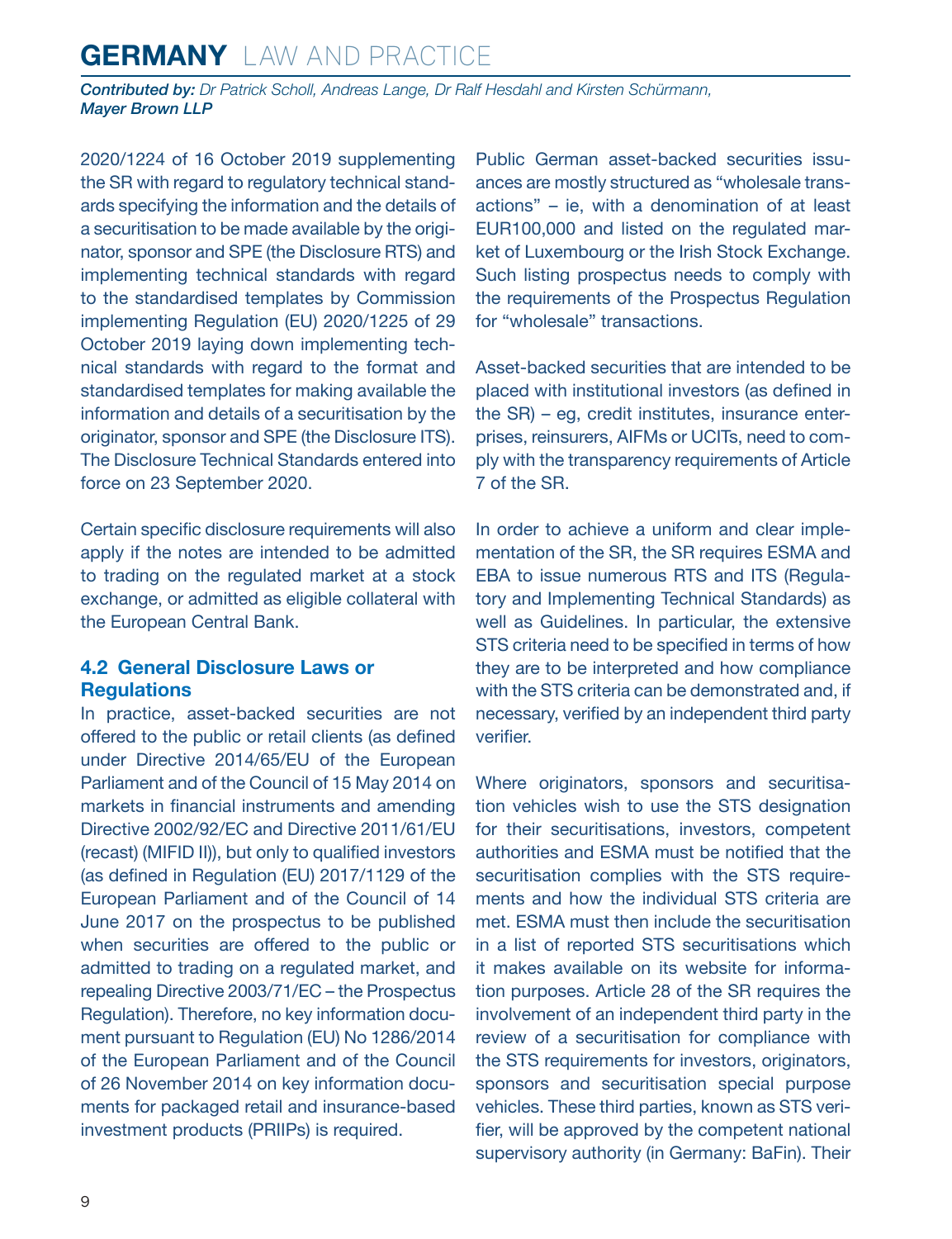<span id="page-9-0"></span>assessment is included in the originator's, sponsor's or SPV's notification to ESMA in accordance with Article 27 (2) of the SR and provides some certainty in the market that the rules will be applied in high quality and uniform manner.

German STS Verification International GmbH (SVI) is such a STS third-party verifier licensed in accordance with Article 28 of the SR for all asset classes for all countries of the European Union for the transaction types ABS and ABCP.

Where in respect of a securitisation reported as an STS securitisation, a competent authority has determined that the securitisation does not comply with the requirements and there is reason to believe that the originator acted negligently and not in good faith, the responsible authority, ie, the regulator of the originator, shall impose administrative sanctions and shall also inform ESMA without delay to include the sanctions concerned in its list of STS notifications in order to inform investors of the sanctions and the reliability of the STS notifications. Therefore, originators, sponsors or securitisation vehicles are required to prepare their reports carefully in order to avoid damage to their reputation.

#### **4.3 Credit Risk Retention**

Asset-backed securities that are intended to be placed with institutional investors (as defined in the SR) – ie, credit institutes, insurance enterprises, reinsurers, AIFMs or UCITs, must comply with the risk retention requirements pursuant to Article 6 of the SR. The originator, sponsor or original lender of a securitisation shall retain, on an ongoing basis, a material net economic interest in the securitisation of not less than 5%. This retention of the material net economic interest in the securitisation can only be achieved by:

• the retention of not less than 5% of the nominal value of each tranche sold or transferred to investors ("vertical slice");

- the retention of the originator's interest of not less than 5% of the nominal value of each securitised exposures (in the case of revolving securitisations);
- the retention of randomly selected exposures, equivalent to not less than 5% of the nominal value of the securitised exposures;
- the retention of the first loss tranche; or
- the retention of a first loss exposure of not less than 5% of every securitised exposure in the securitisation.

The material net economic interest shall not be split among different types of retainers, or be subject to any credit-risk mitigation or hedging.

It is an administrative offence pursuant to Section 56 (5c) of the German Banking Act (KWG) to infringe the SR by deliberately or negligently failing to hold the required risk retention contrary to Article 6(1) of the SR. Administrative penalties awarded against legal entities and partnerships must not exceed the higher of EUR5 million or 10% of the entities' turnover (Section 56 (6a) of the German Banking Act (KWG)).

#### **4.4 Periodic Reporting**

Asset-backed securities that are intended to be placed with institutional investors (as defined in the SR) need to comply with the transparency requirements of Article 7 of the SR. In case of asset-backed securities quarterly investor reports, or, in the case of ABCP, monthly investor reports, are to be published to the competent authorities and, upon request, to potential investors (as per Article 7 of the SR). The originator and the sponsor in case of asset-backed securities and the sponsor at ABCP programme level shall be responsible for compliance with Article 7 of the SR.

The originator, sponsor and SPE of a securitisation shall designate amongst themselves one entity to fulfil the information requirements. The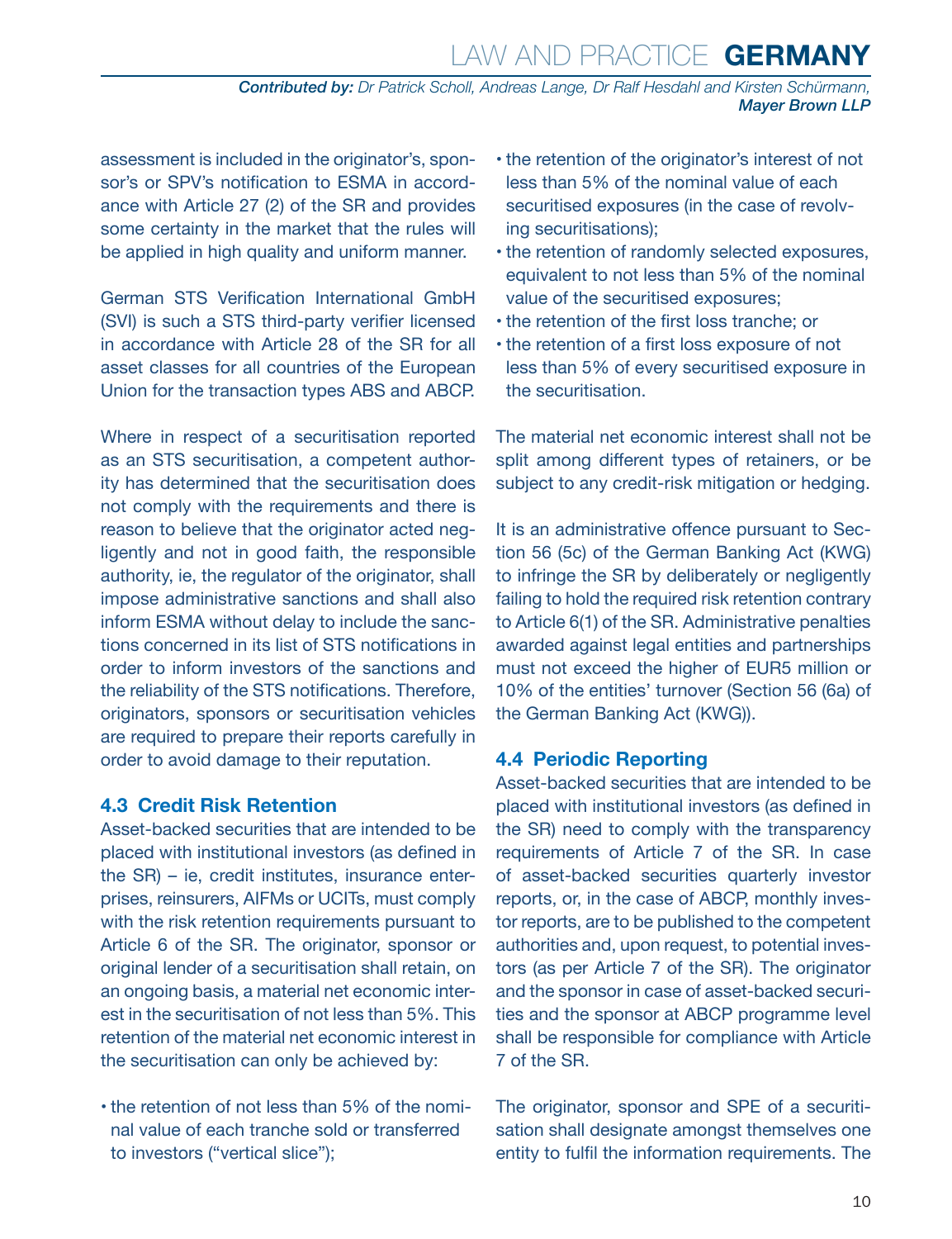<span id="page-10-0"></span>*Contributed by: Dr Patrick Scholl, Andreas Lange, Dr Ralf Hesdahl and Kirsten Schürmann, Mayer Brown LLP*

entity designated shall make the information for a securitisation transaction available by means of a securitisation repository. Where no securitisation repository is registered in accordance with Article 10 of the SR, the entity designated to fulfil the requirements shall make the information available by means of a website which meets certain requirements as set forth in Article 7(2) of the SR.

If an originator, sponsor, original lender or SPE breaches the requirements of, inter alia, Article 7 of the SR, the supervisory authority may order the permanent cessation of the acts or conduct that gave rise to the breach and may require that their repetition be prevented (Section 48(1) of the German Banking Act (KWG)).

It is an administrative offence to infringe the SR by deliberately or negligently failing to provide information, or by failing to do so correctly, completely, in the prescribed manner or in good time, contrary to the first to fourth or fifth subparagraphs of Article 7(1) of the SR. For Germany, the competent authority is BaFin pursuant to Article 7(1) and Article 29(4) of the SR and the implementation law *Gesetz zur Anpassung von Finanzmarktgesetzen an die Verordnung (EU) 2017/2402 und an die durch die Verordnung (EU) 2017/2401 geänderte Verordnung (EU) Nr. 575/2013*.

#### **4.5 Activities of Rating Agencies**

Regulation (EU) No 462/2013 of the European Parliament and of the Council of 21 May 2013, amending Regulation (EC) No 1060/2009 on credit rating agencies (the CRA3 Regulation), sets out a compulsory process of registration with the European Securities and Markets Authority (ESMA) for rating agencies (RA). German public asset-backed securities that shall serve as collateral for Eurosystem purposes (ECB collateral) are typically rated by two rating agencies and are structured to comply with ECB collateral eligibility criteria.

#### **4.6 Treatment of Securitisation in Financial Entities**

Credit institutions and investment firms have to calculate their regulatory capital as provided for under the CRR.

The regulatory capital risk weight of a securitisation position will depend, in particular, on the question of whether a securitisation position results from a traditional securitisation or meets the requirements of a simple, transparent and standardised securitisation (an STS securitisation) as defined by the SR.

Articles 20 to 22 of the SR define the STS criteria for non-ABCP securitisations as:

- for simple securitisation (Article 20 of the SR):
	- (a) legal true sale and no severe claw-back risk;
	- (b) specified perfection triggers;
	- (c) the seller's rep assets are neither encumbered, nor is transfer of them unenforceable;
	- (d) clear eligibility criteria, no active portfolio management on a discretionary basis, and any later-transferred assets meet the initial criteria;
	- (e) the assets are homogenous in terms of asset type, with full recourse to debtors (and guarantors), defined periodic payments (and sale proceeds) and no transferrable securities other than unlisted corporate bonds;
	- (f) the assets do not include securitisations;
	- (g) the assets originated in ordinary course of business, there are credit underwriting criteria and no "self-cert" residential loans;
	- (h) there are no assets in default, or exposures to credit-impaired obligors;
	- (i) at least one payment has been made (with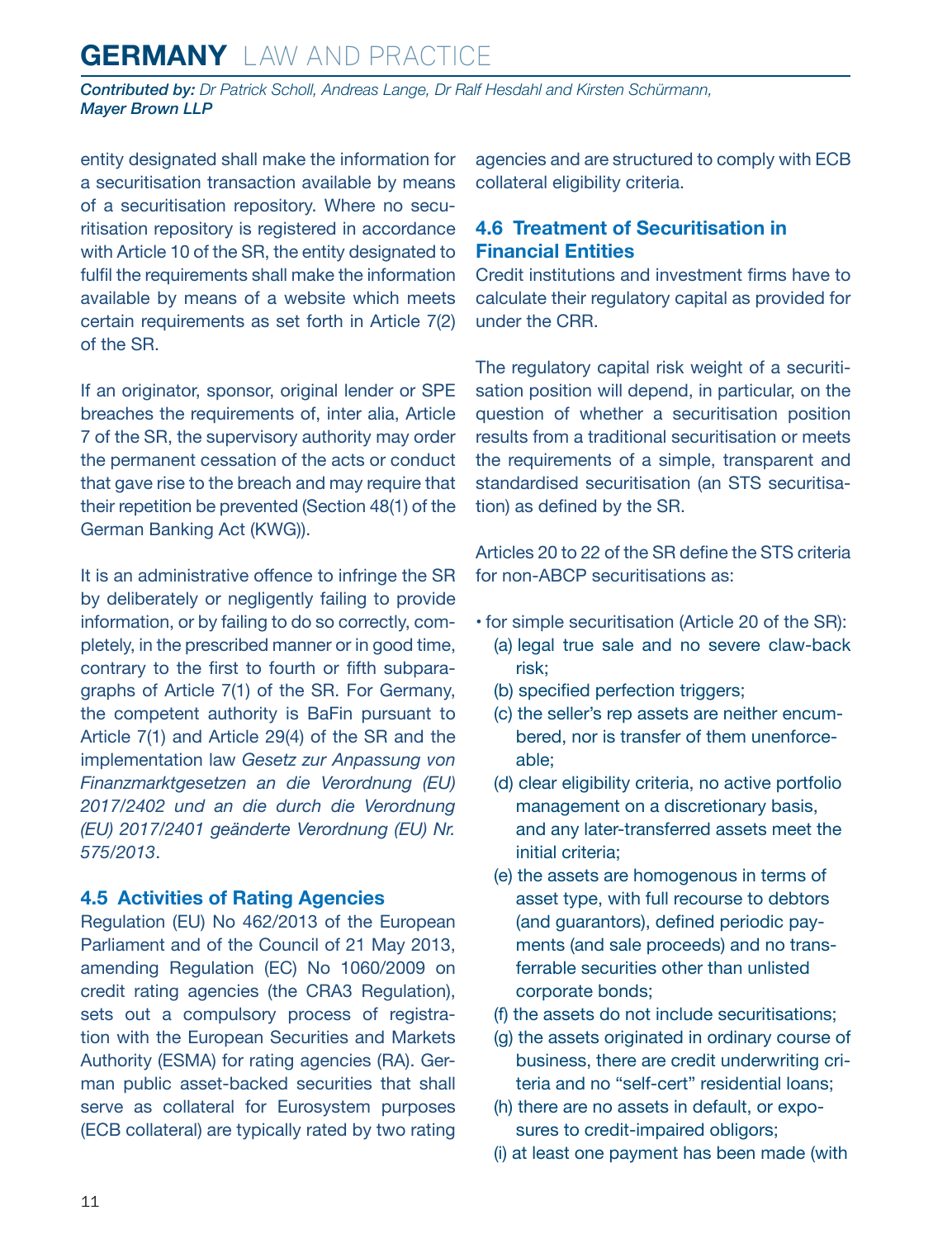## Law and Practice **GERMANY**

*Contributed by: Dr Patrick Scholl, Andreas Lange, Dr Ralf Hesdahl and Kirsten Schürmann, Mayer Brown LLP*

<span id="page-11-0"></span>exceptions); and

- (j) repayment does not depend substantially on the refinancing or sale of assets;
- for standardised securitisation (Article 21 of the SR):
	- (a) risk retention as per Article 6 of the SR;
	- (b) interest rate and currency risks are hedged as per common standards, and there are no other derivatives;
	- (c) interest payments match market rates or the "sectoral" cost of funds, and are not complex – ie, there are:
		- (i) sequential payments and no cash trapping after enforcement or acceleration notice;
		- (ii) specified triggers for sequential payments;
		- (iii) specified triggers for early amortisation or termination of revolving periods (if any);
		- (iv) provisions for continuity of servicing, replacement of liquidity and derivatives, etc;
		- (v) servicer experience and documented policies, procedures and controls;
		- (vi) clear and consistent definitions, remedies and actions relating to delinquency, default, etc; and
		- (vii) provisions for timely resolution of conflicts between classes of investors, clearly defined voting rights allocated to noteholders, etc; and
- for transparent securitisation (Article 22 of the SR):
	- (a) at least five years of historical data for similar exposures;
	- (b) third-party verification of asset samples before issuance;
	- (c) provision of a liability cash flow model to investors before pricing, and on an ongoing basis;
	- (d) for residential loans and auto loans or leases, disclosure of environmental per-

formance;

- (e) disclosure by the originator and sponsor as per Article 7 of the SR – ie, of loan level data before pricing, transaction documents, prospectus or transaction summary and STS notification drafts before pricing; and
- (f) provision of final documents within 15 days after closing.

#### **4.7 Use of Derivatives**

Derivatives can be used in securitisation in different forms. In true sale securitisations, derivatives are most often used to hedge mismatches in the interest rate calculation (eg, fixed income from receivables against floating interest under the notes or no interest-bearing receivables against floating interest under the notes, but also different sources of interest rate calculations). In multi-jurisdictional trade receivables transactions, there can be also mismatches between the sources and uses if different currencies are involved and currency swaps become necessary.

There are different ways to hedge the currency or interest risks: there can be an exact match of hedging like under a balance-guaranteed swap where the notional amount of the swap is automatically adjusted to the corresponding receivables balance. Balance-guaranteed swaps are rather expensive because of the unpredictability of the receivables balance. Part of the unpredictability can be hedged by a back-toback swap which needs to be structured in a way that issues on the back swap do not affect the front swap and no credit risk must be taken back by the originator through the back swap. Alternatively, corridors can be used either for the interest rate by using caps or floors or for the notional amount which oblige the SPE to enter into swap amendments if the corridor between the notional amount of the swap and the receivables balance exceeds a certain level.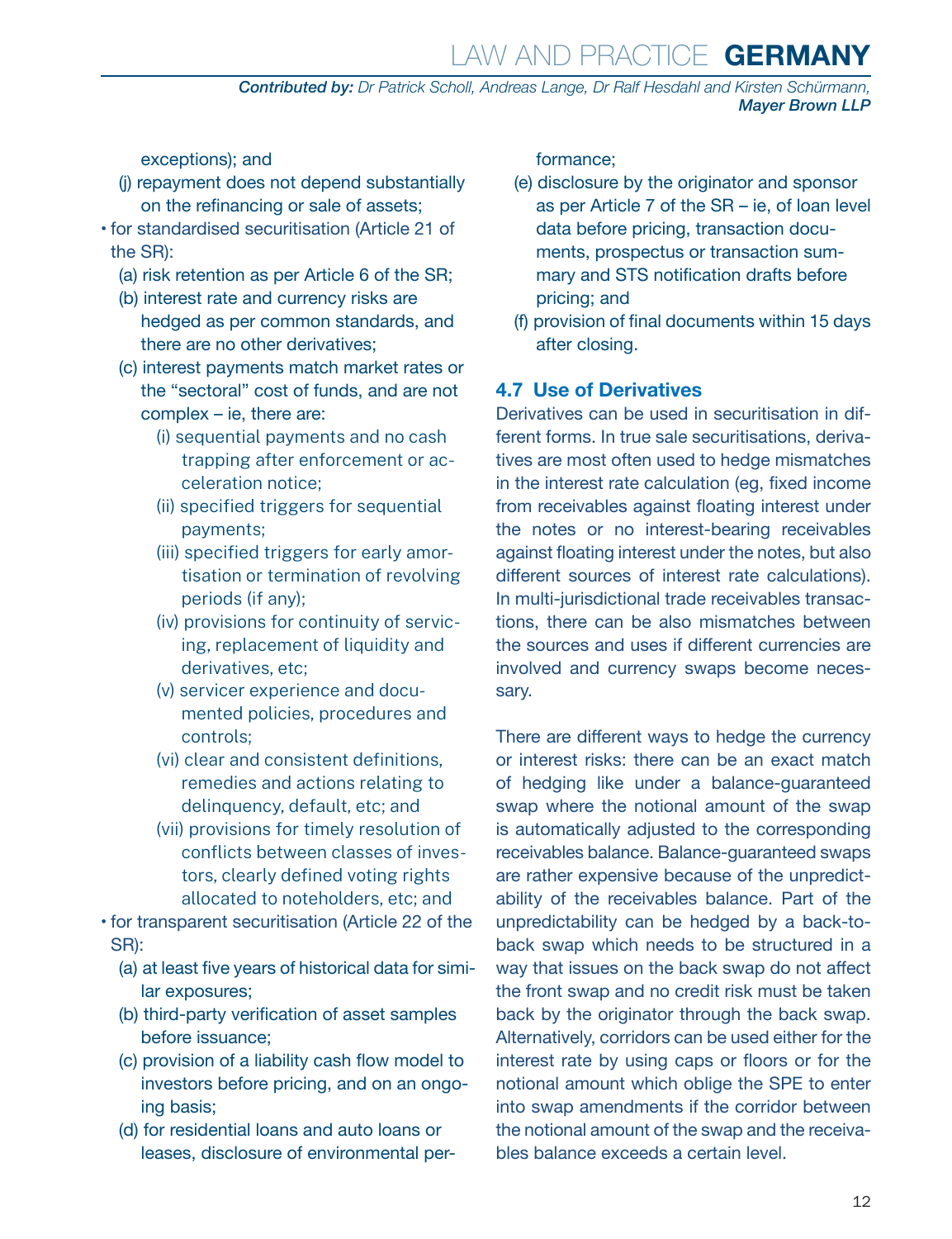<span id="page-12-0"></span>*Contributed by: Dr Patrick Scholl, Andreas Lange, Dr Ralf Hesdahl and Kirsten Schürmann, Mayer Brown LLP*

In synthetic securitisation transactions derivatives are used by banks for the regulatory risk transfer and by SPEs to hedge interest rate risks and to hedge currency exchange risks. To the extent the SPE invests proceeds in eligible investments asset protection swaps (eg, total return swaps) may also become necessary.

#### Regulation of Derivatives

Derivatives are generally regulated by Regulation (EU) 648/2012 of the European Parliament and of the Council of 4 July 2012 as amended by Regulation (EU) 2019/834 of the European Parliament and of the Council of 20 May 2019 (EMIR). EMIR provides, inter alia, for central clearing of derivatives (because the bespoke nature of the derivatives used in securitisations in most cases does not apply) or for collateral posting. Such collateral posting obligation applies already to non-financial counterparties exceeding a certain threshold for the type of derivative. Naturally, the SPE would not have the financial resources to provide such collateral if the threshold is exceeded.

For STS-compliant securitisations there is an exemption from the clearing obligation (and collateral posting obligation) if the relevant derivative contract is concluded by a securitisation special purpose entity in connection with an STS-securitisation and if the counterparty credit risk is adequately mitigated in accordance with Article 2 of the Commission Delegated Regulation (EU) 2020/447. This means that the transaction must provide for the following features (in addition to being STS-compliant):

- the swap counterparty must rank at least pari passu with the most senior investors (unless the counterparty is the defaulting or affected party); and
- the most senior notes are subject to a credit enhancement of more than 2% of the outstanding balance of these notes.

#### **4.8 Investor Protection**

The SR intends to provide investor protection to institutional investors (as defined in the SR) – ie, credit institutes, insurance enterprises, reinsurers, AIFMs or UCITs. Investor protection is achieved in particular by means of:

- pre-investment due diligence requirements for institutional investors (Article 5 of the SR);
- the originator, sponsor and original lender of a securitisation retaining, on an ongoing basis, a material net economic interest in the securitisation of not less than 5% (Article 6 of the SR);
- transparency requirements for the underlying exposures (loan-level information, documentation, investor reporting) (Article 7 of the SR);
- the ban on re-securitisations (Article 8 of the SR);
- the obligation to disclose the originator's criteria for the granting of credit (Article 9 of the SR); and
- the obligation to hold data in a securitisation repository (Article 17 of the SR).

**4.9 Banks Securitising Financial Assets** The legal environment for securitisations of German regulated institutions is governed by the provisions of the CRR and the Securitisation Regulation. When German financial institutions securitise financial assets, they often use the German securitisation platform provider True Sale International and often structure securiti-

sation transactions in line with the collateral requirements of the European Central Bank.

#### **4.10 SPEs or Other Entities**

German law does not provide for specific legislation relating to SPEs as securitisation companies, however, the German Banking Act (KWG) contains for regulatory purposes definitions of the terms refinance enterprise, refinance intermediary and special purpose entity (Section 1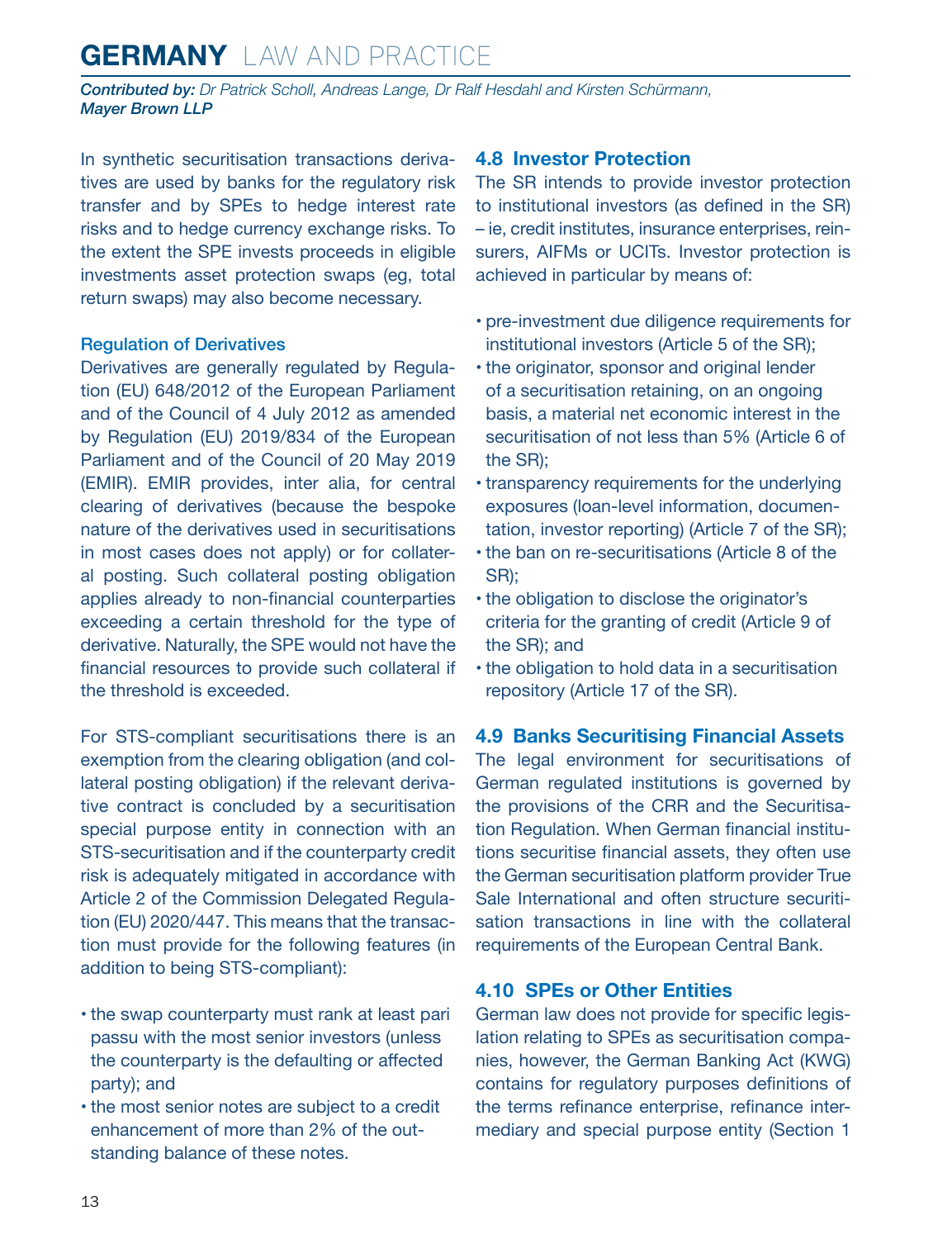<span id="page-13-0"></span>(24) to (26) German Banking Act (KWG)) (for further details, see **1.2 Special-Purpose Entities**).

#### **4.11 Activities Avoided by SPEs or Other Securitisation Entities**

There is no legislation available in Germany that defines activities to be avoided by SPEs or other securitisation entities. Restrictions on SPEs or other securitisation entities result from rating criteria or the requirements defined by securitisation platform providers like TSI or PCS. For further details, see **1.2 Special-Purpose Entities**.

#### **4.12 Material Forms of Credit Enhancement**

German securitisations can benefit from various forms of credit enhancement. However, if the issuer retains a significant interest in the credit risk attached to a sold and transferred financial asset, there is a risk that the transfer of a sold and assigned receivable under a receivables purchase agreement could be questioned and re-characterised as an assignment of receivables for security purposes (*Sicherungszession*) – ie, as a secured lending transaction – with respect to receivables that will be purchased on a recourse basis.

This risk should be mitigated if the terms of the receivables purchase do not have the economic effect that the credit risk (*Delkredererisiko*) of the receivables has been factually retained by the seller, despite the sale and assignment of them. This would be the case if the credit risk participation retained by the seller (due to, for example, retained purchase price provisions, default risk reserves, etc) were not at arm's length for a non-recourse receivables sale. It should be noted in this context that retained dilution reserves or yield reserves or deemed collections due to broken representations and warranties will not impact the German legal true sale analysis.

Credit enhancement means a contractual arrangement whereby the credit quality of a position in a securitisation is improved in relation to what it would have been if the enhancement had not been provided, including the enhancement provided by more junior tranches in the securitisation and other types of credit protection (Article 4 (1) 65 of the CRR).

Credit enhancement can be provided to a securitisation transaction in various forms, for example:

- the subordination of junior notes or the granting of subordinated loans to the issuer;
- deferred purchase price provisions; overcollateralisation (sale and transfer of financial assets to the issuer at a value greater than that of the consideration paid for them);
- excess spread (interest-bearing financial assets generating a greater interest cash flow than the coupon of the issued asset-backed security, or, in the case of non-interest-bearing assets, the discount being greater than the coupon); and/or
- cash reserves.

#### Re-characterisation

In particular, deferred purchase price provisions, excessive discounts or the transfer of receivables on a recourse basis could result in the risk (due to the participation in the sold and transferred receivable retained by the originator) that the sale and assignment of a receivable could be re-characterised as an assignment for security purposes (*Sicherungsabtretung*).

It is the prevailing view among legal practitioners that re-characterisation is dependent on the degree of default risk retained by the seller. A re-characterisation is excluded if the securitised assets have been properly registered in a refinance register (*Refinanzierungsregister*), because the securitised and registered assets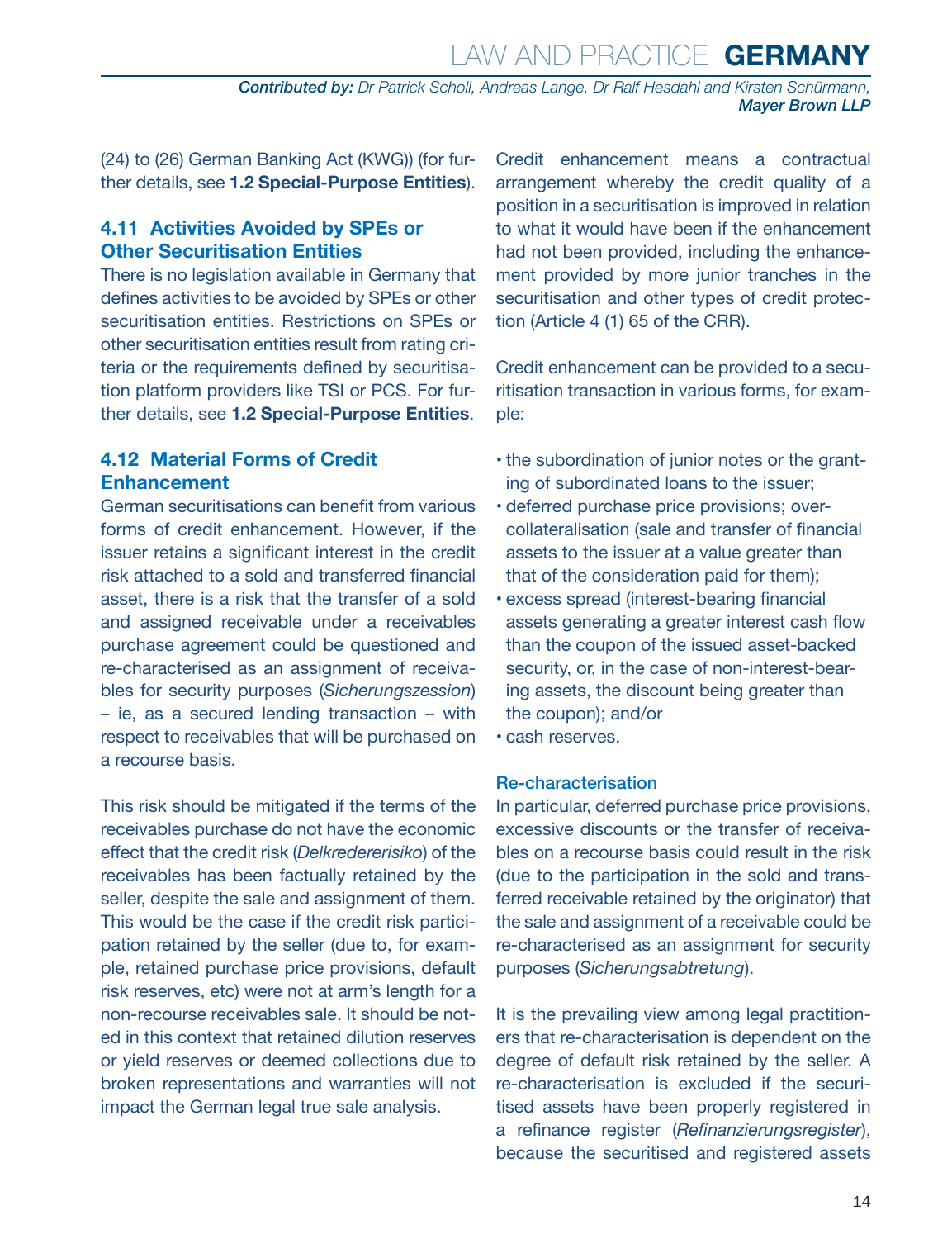<span id="page-14-0"></span>*Contributed by: Dr Patrick Scholl, Andreas Lange, Dr Ralf Hesdahl and Kirsten Schürmann, Mayer Brown LLP*

can be segregated in case of a subsequent insolvency of the refinance enterprise (seller) as provided for under Section 22j of the German Banking Act (KWG) (see **1.4 Construction of Bankruptcy-Remote Transactions**).

#### Treatment as a Secured Loan

Where a transaction which is intended to constitute a sale results in the sold receivables no longer being entered in the originator's balance sheet under generally applicable German accounting rules, it is less likely to be treated as a secured loan, because the analysis of whether a sale constitutes a secured loan or a sale must follow a commercial approach.

Where a transaction is treated as a secured loan for accounting and/or tax purposes, the risk of it also being treated as a secured loan for legal purposes (including for the purposes of an analysis in the context of Section 166 of the *Insolvenzordnung* or Insolvency Statute) increases (see the final paragraph of **1.1 Insolvency Laws**).

#### **4.13 Participation of Government-Sponsored Entities**

There are currently no German governmentsponsored entities active in German securitisations.

#### **4.14 Entities Investing in Securitisation**

According to True Sale International in 2018, UK investors (41%) followed by Benelux investors (11%) and US investors (10%) invested in European ABS. In 2018, European ABS was placed predominantly to funds (52%), pension funds (15%) and banks (29%).

#### **5. DOCUMENTATION**

#### **5.1 Bankruptcy-Remote Transfers**

Under German law-governed true sale securitisations, the bankruptcy remote transfer of the assets to be securitised is typically achieved by core transaction documents, consisting of:

- a receivables purchase agreement (RPA), entered into between the originator and the issuer;
- a servicing agreement entered into between the originator in its capacity as servicer, the security trustee as trustee and the issuer;
- a security trust agreement entered into between, among others, the issuer and the transaction security trustee; and
- a data trust agreement in the case of sensitive personal obligor data or aspects which are covered by the principle of banking secrecy (Bankgeheimnis).

#### Core Provisions of the RPA

The RPA defines in detail the receivables to be sold to the issuer (eg, by reference to an asset list), the purchase price to be paid by the issuer to the originator as equivalent for the transfer, as well as any collateral transferred by the originator to the issuer that secures the performance of the sold receivables. The originator typically warrants that the sold receivables legally exist and will not be impaired or reduced by obligor defences or set-off rights, that the originator holds good and unencumbered title to the sold receivables, that the sold receivables comply with the eligibility criteria, that the originator will not amend its credit and collection policy without the issuer's consent, and that the credit and collection policy applied by the originator to the sold receivables is consistent with the credit and collection policy applied by the originator to its own (not securitised) receivables.

The RPA further stipulates that the originator must be deemed to have received deemed collections or benefits from indemnities if collections on the sold receivables will be reduced by non-credit risk or non-default risk related shortfalls. Under German law, notification of the obli-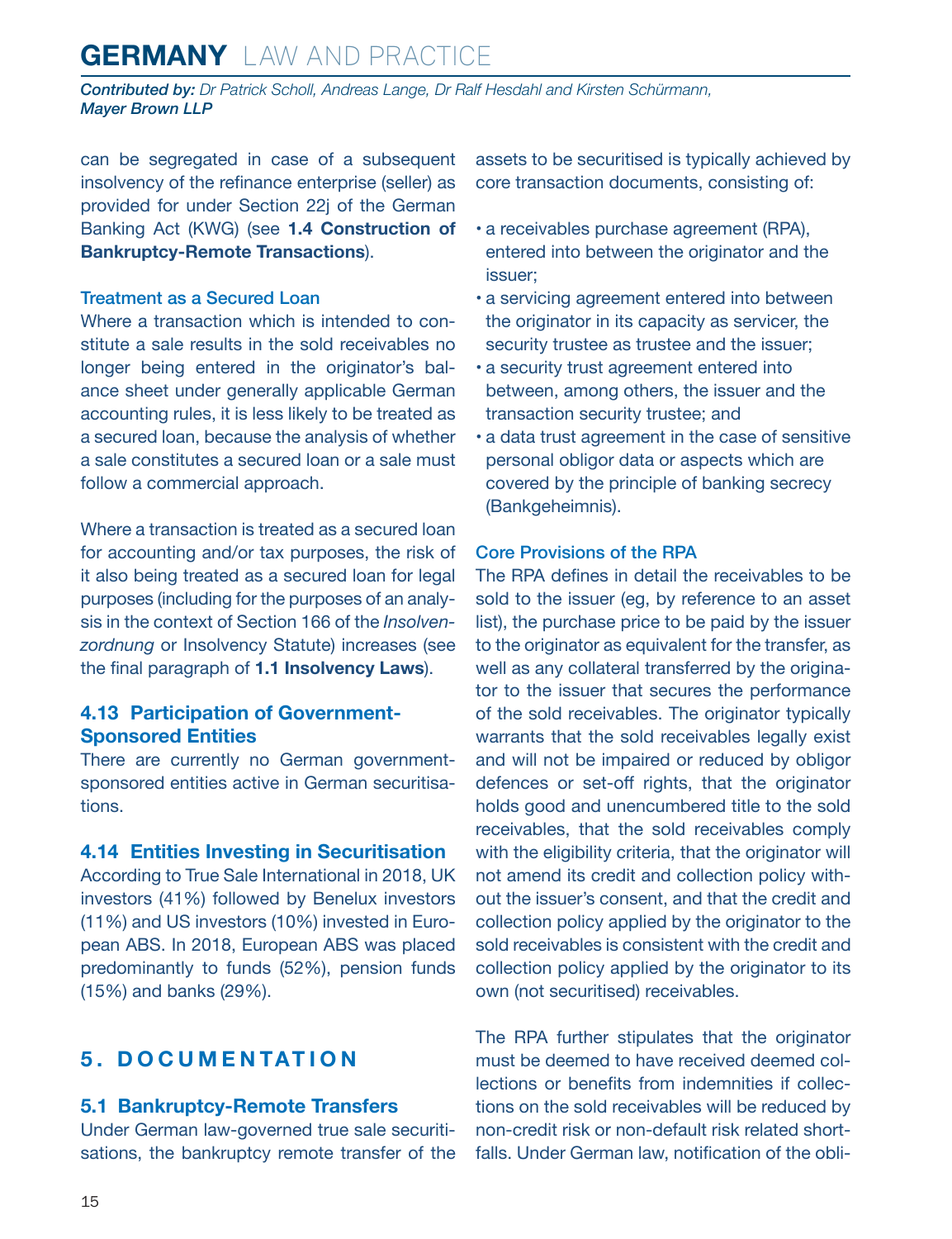gor on the sale of a securitised receivable is not a requirement for the perfection of the issuer's title in the acquired receivables.

German RPAs typically provide that the obligor of the sold receivables is not notified on the sale of the securitised receivables by the originator to the issuer as long as the originator is in compliance with its contractual obligations under the RPA and the servicing agreement and in good financial standing. However, the issuer reserves the right to inform the obligor of the acquisition of the securitised receivables upon occurrence of an obligor notification event, which is typically combined with a servicer replacement event.

#### Core Provisions of the Servicing Agreement

Under a tripartite servicing agreement entered into between the originator in its capacity as servicer, the issuer and the security trustee as trustee, the issuer appoints the originator as its servicer to service, administer, collect and enforce the securitised receivables and available receivables collateral (eg, financed or leased vehicles) in accordance with the originator's credit and collection policy and to transfer collections on securitised receivables to the issuer. The servicing agreement typically provides for indemnifications for any losses or damages arising from the issuer's reliance on information, representations, warranties and reports derived from or included in servicer reports or any claims which arise from the servicer's collection activities. Servicing agreements typically provide for the replacement of the originator/servicer by a third-party replacement servicer if a servicer replacement event is triggered.

#### Core Provisions of the Trust Agreement

The security trustee, originator/servicer, the issuer and all other transaction parties enter into a trust agreement. Pursuant to the terms of this trust agreement, the security trustee will on-transfer all assets and the related collateral acquired from the originator, and all claims against the servicer and other transaction parties, as note collateral to the security trustee. The security trustee will hold the collateral in trust for the beneficiaries, which include the noteholders. The key element of the trust agreement are the definition of the priority of payments (waterfall provisions), as well as the acceptance of the limited recourse and non-petition clauses by all transaction parties. The trust agreement contains issuer undertakings to the security trustee not to sell or charge the collateral, to refrain from all actions and omissions to act which may result in a significant decrease in the value or loss of the collateral, to have independent directors and not to enter into any other agreements unless such agreements contain limited recourse, nonpetition and limitation on payments provisions, as defined in detail in the trust agreement.

#### Core Provisions of the Data Trust Agreement

In order not to disclose sensitive obligor data to the issuer which are subject to restrictions resulting from data privacy and are subject to disclosure restrictions resulting from the principle of banking secrecy (Bankgeheimnis), the RPA will contain provisions that the originator will disclose the identity (ie, name and address) of the obligor of bank loan receivables to the issuer only in encrypted form and that the decryption key will be safe kept by a data trustee. BaFin proposes to use as data trustee a credit institution licensed to do banking business in the EU or the EEA. However, in practice, data trustees are not always credit institutions. The data trust agreement provides that the identity of the respective obligors will not be disclosed to the issuer as long as the originator/servicer services the securitised receivables on behalf of the issuer. Upon replacement of the originator/servicer by a thirdparty replacement servicer (eg, in the case of servicer's insolvency or of a significant default of its obligations), the data trustee will provide the replacement servicer with the decryption key,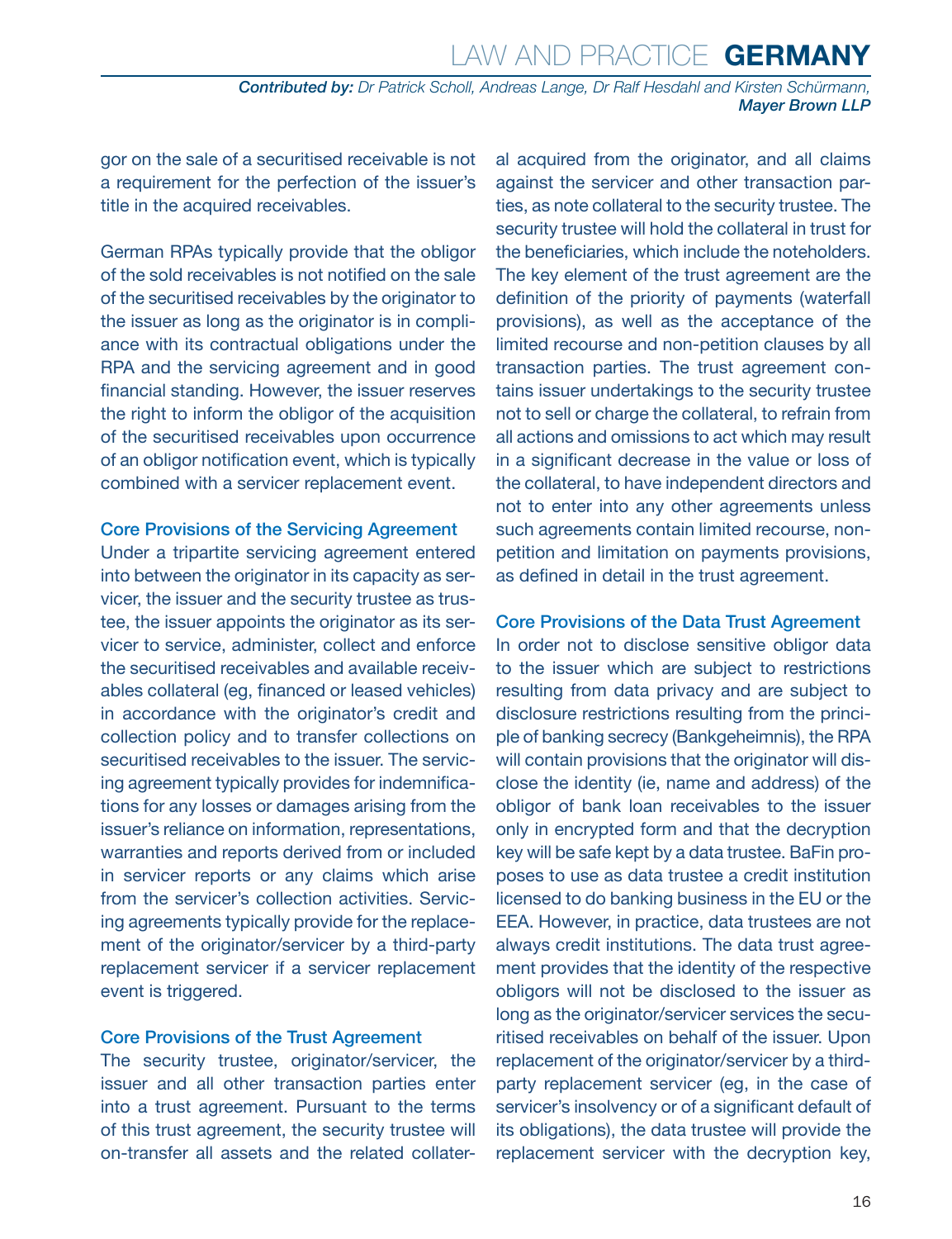<span id="page-16-0"></span>*Contributed by: Dr Patrick Scholl, Andreas Lange, Dr Ralf Hesdahl and Kirsten Schürmann, Mayer Brown LLP*

enabling the replacement servicer to collect the securitised receivables on behalf of the issuer.

#### Corporate Administration Agreement

The issuer and a corporate service provider (as administrator) enter into a corporate administration agreement to provide corporate services to the issuer. The independent directors provided by the corporate service provider to the issuer have the obligation to ensure that the issuer does not carry out any activities, and in particular does not incur any financial indebtedness, other than as required for the specific securitisation transaction.

**5.2 Principal Warranties** See **5.1 Bankruptcy-Remote Transfers**.

**5.3 Principal Perfection Provisions** See **5.1 Bankruptcy-Remote Transfers**.

**5.4 Principal Covenants** See **5.1 Bankruptcy-Remote Transfers**.

**5.5 Principal Servicing Provisions** See **5.1 Bankruptcy-Remote Transfers**.

**5.6 Principal Defaults** See **5.1 Bankruptcy-Remote Transfers**.

**5.7 Principal Indemnities** See **5.1 Bankruptcy-Remote Transfers**.

#### **6 . R O L E S A N D RESPONSIBILITIES OF THE PARTIES**

#### **6.1 Issuers**

Issuers are insolvency remote special-purpose vehicles, see **1.2 Special-Purpose Entities**.

#### **6.2 Sponsors**

The sponsor is the party that usually initiates the securitisation transaction. The sponsor can be the originator of the receivables to be securitised or an affiliate, often being the parent company of the originator.

#### **6.3 Underwriters and Placement Agents**

Underwriters are usually also referred to as managers and/or arrangers, and are typically banks. Underwriters are responsible for arranging the securitisation transactions and for the marketing thereof. Together with the originator – which may also act as arranger – the underwriters underwrite the notes issued by the issuer.

#### **6.4 Servicers**

Servicing is usually undertaken by the seller (also referred to as originator) of the receivables.

#### **6.5 Investors**

Investors are typically banks or other financial institutions. The investors fund the issuer by subscribing the notes and paying the respective purchase price.

#### **6.6 Trustees**

Trustees are usually also referred to as "security trustees" or "collateral agents". Their function is to hold and administer (and in an enforcement scenario, also to enforce) the security granted over the assets of the issuer. The security is to be held in favour of the secured parties, in particular the noteholders. Trustees are often professional trust corporations, in some cases being affiliates of banks.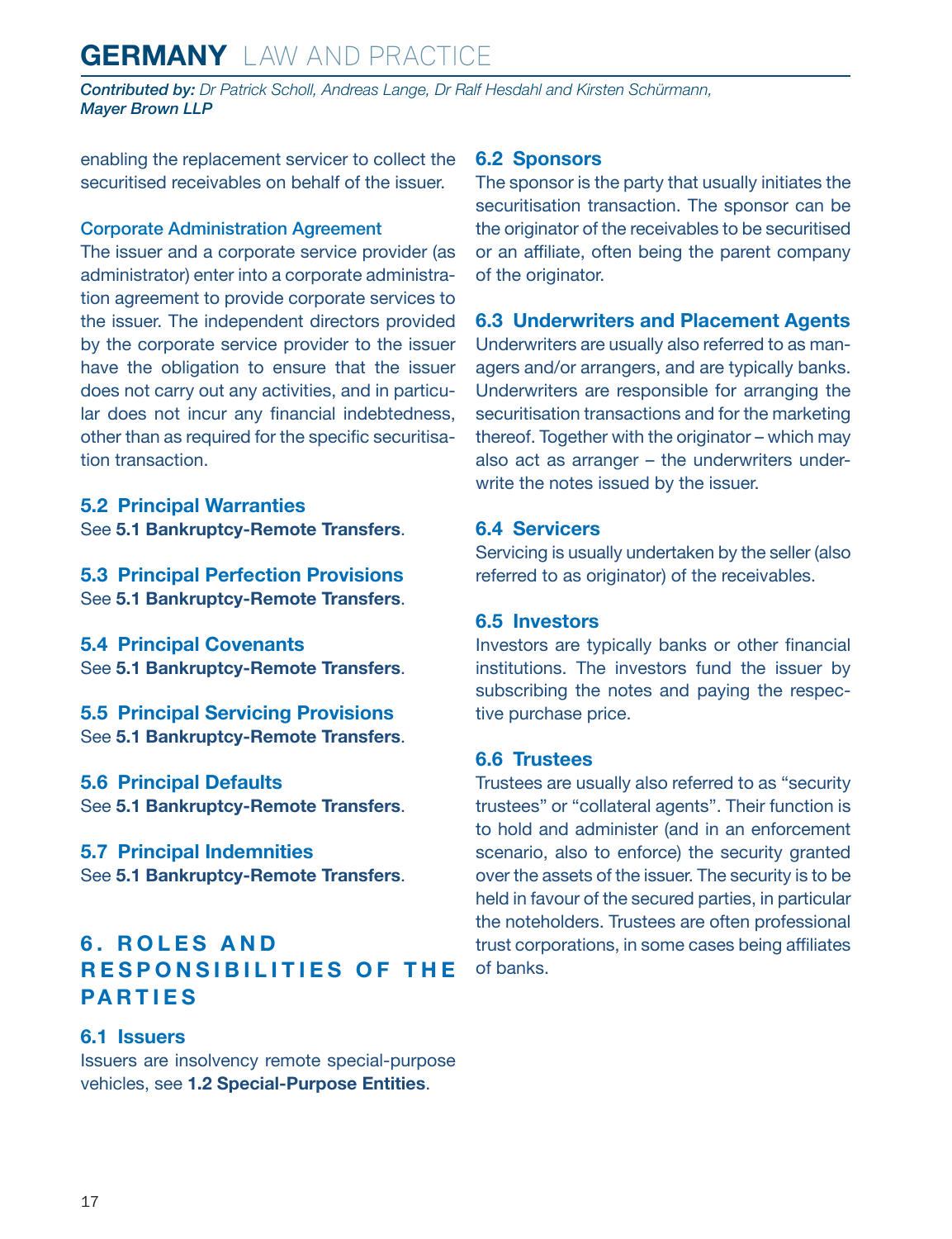#### <span id="page-17-0"></span>**7 . S Y N T H E T I C SECURITISATION**

#### **7.1 Synthetic Securitisation Regulation and Structure**

Institutions in Germany primarily use and have in the past often used synthetic securitisations for the purpose of regulatory risk transfer. The regulatory regime of synthetic securitisations is governed by the CRR. The current SR provides that the criteria for simple, transparent and standardised securitisations (STS securitisations) do not apply to synthetic securitisations. On 2 July 2019, the EBA presented during a public hearing, together with a legislative proposal, a report on the feasibility of a specific framework for STS securitisations limited to balance-sheet synthetic securitisation. EBA published a discussion paper on 24 September 2019 with the title "Draft Report on STS Framework for Synthetic Securitisation Under Art. 45 of Regulation (EU) 2017/2402".

In June 2020, the High Level Forum for the completion of the capital market union presented its final report which contained recommendations on securitisation, including synthetic securitisation. Further, the European Commission published, on 24 July 2020, a proposal for a Regulation amending the SR and setting out certain standards for a synthetic simple, transparent and standardised synthetic securitisation. On 16 December 2020, the Council of the European Union published final compromise proposals. The European Parliament Committee on Economic and Monetary Affairs adopted them on 14 January 2021. ESMA submitted its Final Report on technical standards specifying content and format of the STS notification for synthetic securitisations to the European Commission on 12 October 2021.

A synthetic securitisation is a securitisation where the transfer of risk is achieved by the use

of a credit derivative or a financial guarantee, and the exposures being securitised remain exposures of the originator institution (Article 242, paragraph 11 of the CRR). The credit derivative and financial guarantee is granted by a securitisation SPV (or directly by the protection seller) to the originator with respect to a specific loan portfolio. By setting the relevant attachment point and detachment point for losses of interest and capital under the loan portfolio, the synthetic securitisation and first loss piece will be tranched.

#### Interest or Capital Loss

If an interest or capital loss is determined under the loan portfolio due to a failure to pay, a bankruptcy or, under certain conditions, a restructuring, and is verified under the credit derivative or the financial guarantee within the relevant attachment and detachment points, then the securitisation SPV will be required to make a relevant payment to the originator under the credit derivative or financial guarantee. These payment obligations are funded by way of the proceeds from the issuance of a credit-linked note to investors. The cash proceeds from such an issuance serve as collateral and funding basis for the potential loss payments under the credit derivative or the financial guarantee.

A synthetic securitisation will be recognised for regulatory risk transfer purposes if the requirements of Article 244 of the CRR have been satisfied. This requires, inter alia, that an originator institution:

- had transferred significant risk to third parties, either through funded or unfunded credit protection; and
- the originator institution applies a 1.250% risk weight to all securitisation positions it holds in the securitisation or deducts these securitisation positions from its common equity tier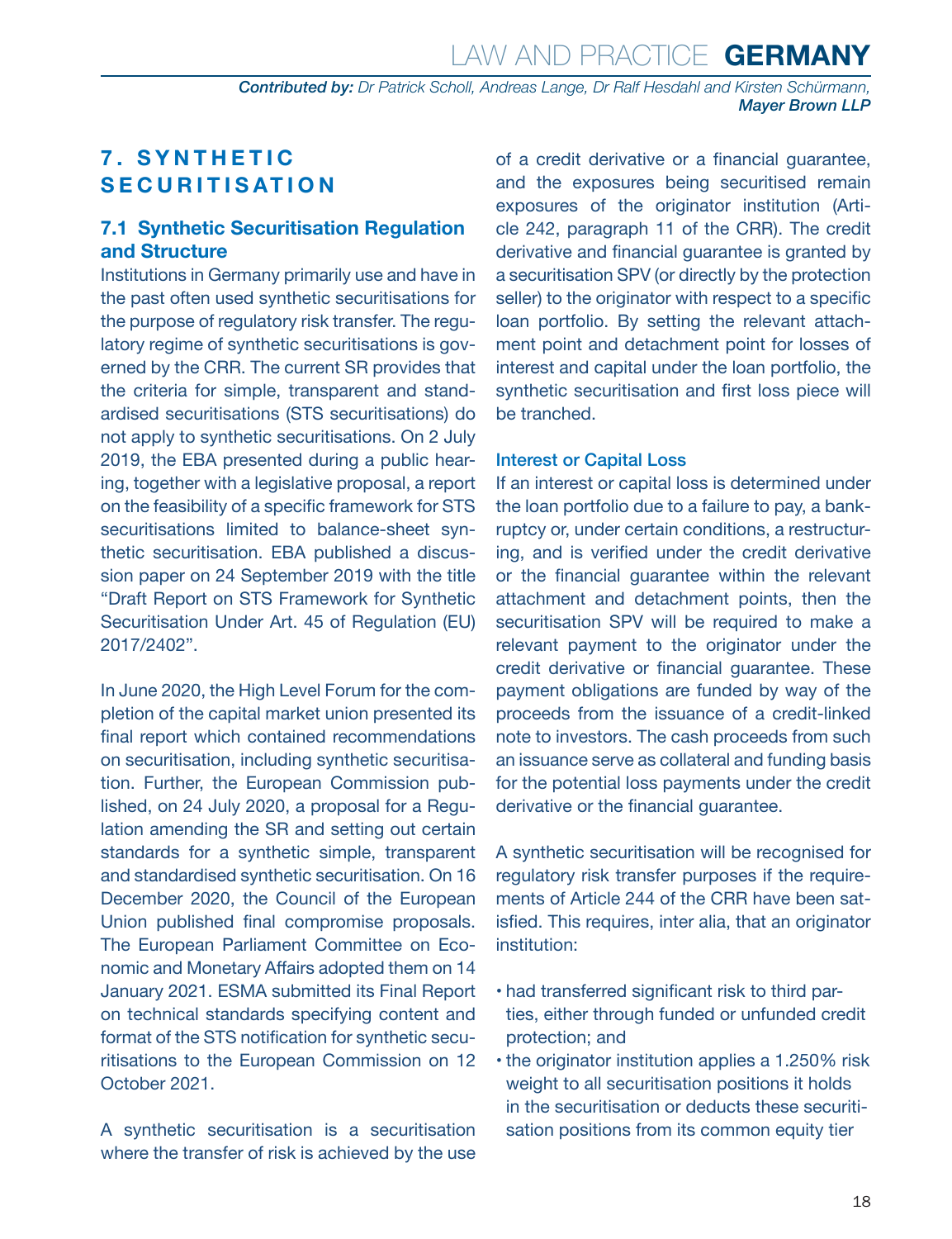*Contributed by: Dr Patrick Scholl, Andreas Lange, Dr Ralf Hesdahl and Kirsten Schürmann, Mayer Brown LLP*

1 items in accordance with Article 36, paragraph 1 (k) of the CRR.

A regulatory risk transfer can also be achieved by an unfunded credit protection – ie, without raising debt from capital markets investors. In this case, the originator will enter into a credit default swap structure in accordance with the aforementioned CRR requirements.

#### Regulatory and Legal Questions

Many other regulatory and legal questions arise in the context of synthetic securitisations and must be taken into account when structuring a transaction, including whether or not the derivatives regulation applies and whether or not the granting of financial guarantee is subject to a licence requirement. There are also limitations with respect to investors; most recently the German regulatory BaFin required the market to have investor protection criteria in place for credit-linked notes offered to retail investors.

The proposal for the introduction of STS compliant synthetic securitisations was well received by the market because there is a high demand for such product to reinforce banks' balance sheets and lower capital charges for STS compliant investments would open synthetic securitisations to a wider range of institutional investors. Proposed criteria for STS synthetic securitisation are based on the studies of previous transaction and on what the legislator regarded as low risk. The proposed criteria include the following:

- on-balance sheet securitisations;
- originator authorised or licensed in the EU;
- held on balance sheet by the originator;
- receivables originated as part of the core business of the originator;
- no use of double hedge;
- credit protection complies with the credit risk rules as set out in Article 249 CRR;
- defined list of representations and warranties that are given by the originator;
- predetermined and transparent eligibility criteria for the underlying reference claims;
- no active management of the reference portfolio;
- homogenous pool;
- no securitisation position as reference claim;
- fully disclosed underwriting standards;
- assessment of the reference borrowers' creditworthiness meets criteria of Article 8 of Directive 2008/48/EC (or equivalent);
- originator or lender are experienced in origination;
- no defaulted exposures;
- compliance with risk retention requirements;
- collateral is in the same currency as credit protection payment;
- derivatives are only used for hedging;
- standard interest rate calculation methods are used;
- transaction provides for sequential amortisation or trigger for change to sequential amortisation;
- use of adequate early amortisation triggers or loss triggers in revolving/replenishing transactions;
- use of register with underlying exposures;
- transparency on data for at least five years;
- credit events include failure to pay, bankruptcy and (unless financial guarantee is used) restructuring;
- credit protection is based on actual losses;
- extension of credit protection for workout process;
- use verification agent (appointed by the originator);
- credit protection meets certain criteria; and
- enforceability of credit protection confirmed by legal opinion.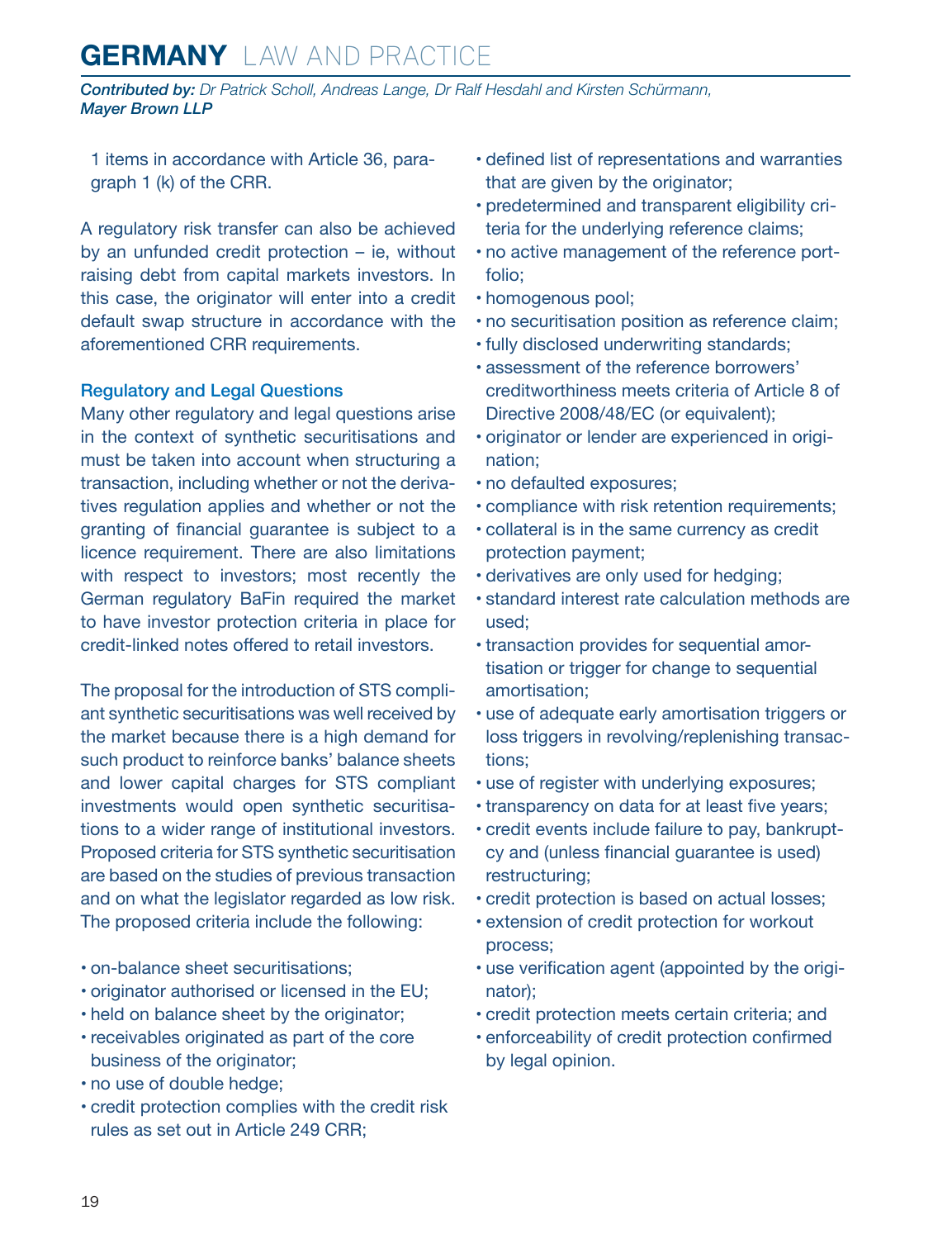#### <span id="page-19-0"></span>**8. SPECIFIC ASSET TYPES**

#### **8.1 Common Financial Assets**

German securitisations refer to a wide range of financial assets, most commonly bank loan receivables, consumer loan receivables, auto loan receivables, auto lease receivables, SME loans or trade receivables. Due to the strong standing of German covered bonds (*Pfandbriefe*), true sale CMBS or RMBS securitisations are less common in the German market. However, synthetic CMBS, RMBS or ship portfolio securitisations have been seen in the German market with a focus on regulatory risk transfer. In contrast to other jurisdictions, credit card or student loan securitisations are of no relevance in Germany. Due to legal implications, wholebusiness securitisations or the securitisation of operating lease receivables are also difficult to implement.

#### **8.2 Common Structures**

The basic structure of a German securitisation transaction does not generally change based solely on the underlying securitised financial asset.

A driver for the securitisation of bank assets is the originator's intention to utilise ABS bonds as ECB collateral. It is therefore essential, in particular for retained transactions, that such transactions comply with ECB's collateral requirements.

In line with European Central Bank's (ECB) collateral eligibility criteria securitisations of German credit institutions comply with ECB's loan level templates. The eligibility of assets is assessed by the national central banks (NCB) according to the criteria specified in the Eurosystem legal framework for monetary policy instruments. Detailed rules governing the individual eligibility criteria for eligible assets can be found in Part Four of Guideline (EU) 2015/510 of the European Central Bank of 19 December 2014 on the implementation of the Eurosystem monetary policy framework (ECB/2014/60), as last amended.

The examination whether an ABS issuance complies with applicable eligibility criteria is done by the relevant NCB in the country of admission to trading. The NCB verifies the eligibility of the bonds to be submitted as collateral with participation of the NCB bank in the originator's country. In the case of eligible bonds, the decision is announced and the bonds are listed on the EADB (Eligible Assets Data Base) website of the ECB.

#### **9. IMPACT OF COVID-19**

#### **9.1 Pandemic-Related Legal Issues**

The economic fallout of the pandemic has not caused parties to deal with new or unusual legal issues arising from enforcement or preparing for enforcement. Also, issuers haven't been caused to find new assets to securitise that have raised new or unusual legal issues. The pandemic has not caused material new regulation or legislation for securitisations, however, some parties to securitisation agreed to post closing temporary short-term extensions of payment terms for avoiding that due receivables become overdue due to pandemic caused payment delays. Such short-term extensions wouldn't be regarded by the German regulator as implicit recourse to a securitisation transaction.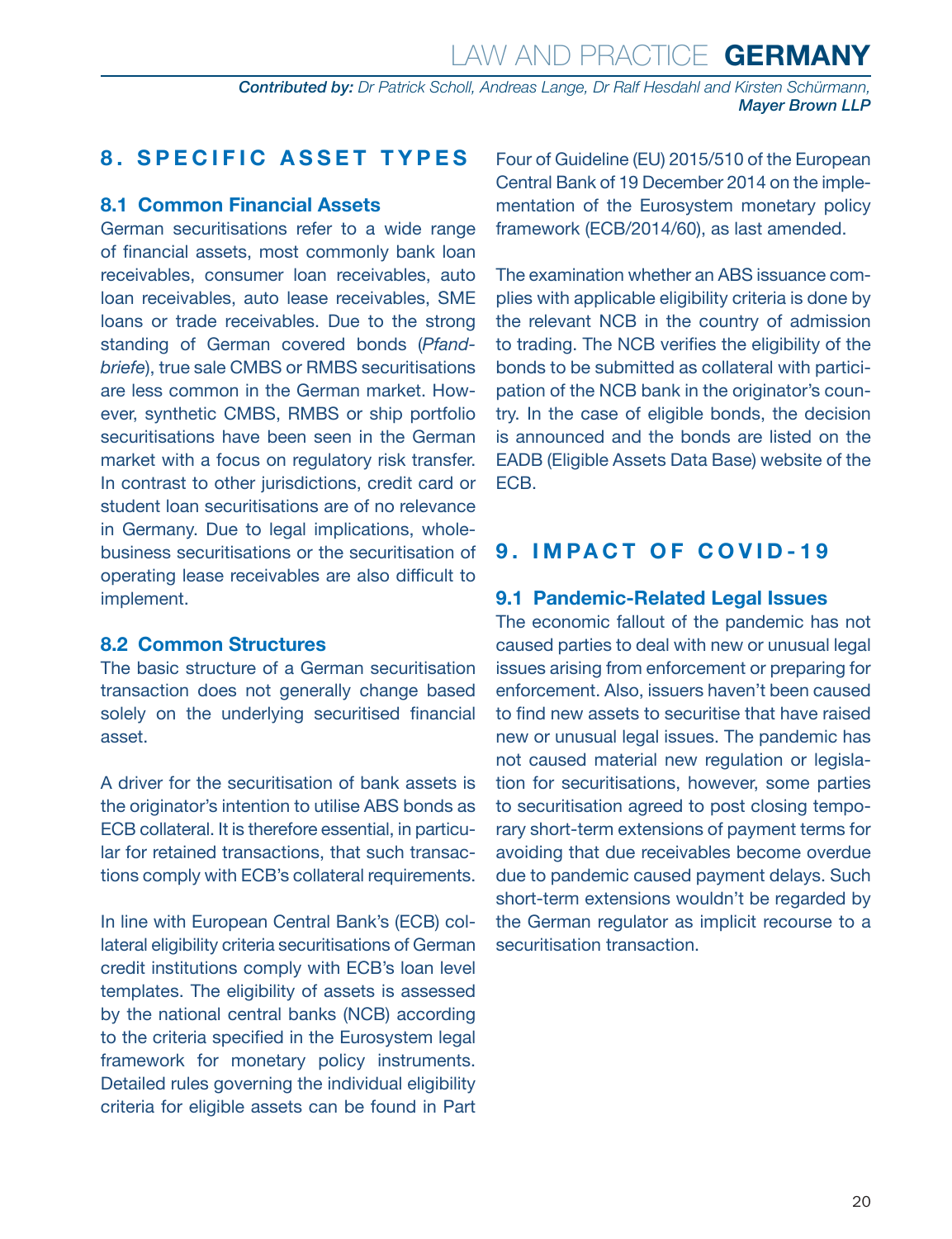*Contributed by: Dr Patrick Scholl, Andreas Lange, Dr Ralf Hesdahl and Kirsten Schürmann, Mayer Brown LLP*

**Mayer Brown LLP** has more than 100 structured finance lawyers in offices across the Americas, Asia and Europe and one of the largest structured finance practices in the world – and with that size comes the knowledge, experience and manpower to tackle transactions of any scale in any jurisdiction. The firm carried out the first CLO transaction in 1988, the first partially enhanced multi-seller commercial paper conduit in 1989 and the first TSI-certified securitisation in Germany (Driver One) in 2004. It has experience in the conduit, CDO and synthetic markets, and expertise in the areas of securitisation of intellectual property and nonperforming loans, securitisation as an acquisition financing tool, large rescue structures for distressed assets or structured credit products and other hybrids or derivatives. Globally, Mayer Brown advises intensively on auto-related securitisations. Its German securitisation practice advises on all aspects of securitisation and structured finance transactions, including trade receivables securitisations, factoring and assetbased lending transactions.

#### <span id="page-20-0"></span>**AUTHORS**



**Dr Patrick Scholl** is a partner and head of Mayer Brown's German banking and finance practice and advises on debt capital transactions, debt issue programmes, derivative

products, synthetic securitisations and repackagings. He regularly advises on securitisations, with a focus on synthetic structures as well as on bond issues, Schuldschein loans and registered notes (Namensschuldverschreibungen), buy-backs, and structured notes platforms. Patrick is heavily involved in equity-linked, credit-linked, fund-linked, commodity-linked and other derivatives, including repo and stock lending, master agreements for derivatives, collateralised derivatives and retail structured products.



**Andreas Lange** is a banking and finance partner in Mayer Brown's Frankfurt office and focuses on securitisation, regulatory banking law, derivatives and debt financing.

He advises predominantly in the area of securitisation (loan, lease and trade receivables), ABCP and other types of assetbacked financing, including asset-based lending and supply chain finance. He also has considerable experience in derivatives, loan financing and regulatory questions.